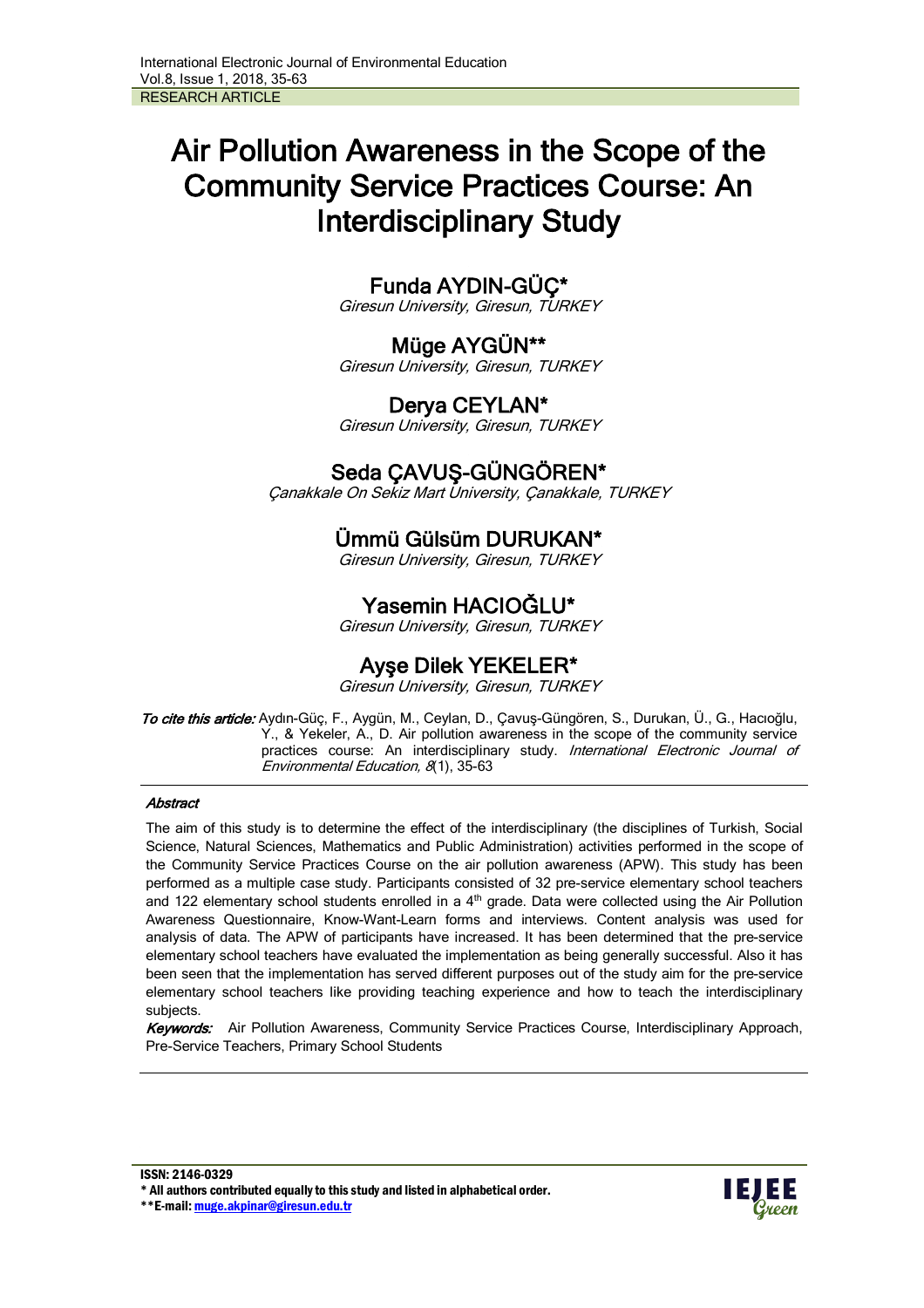Air Pollution Awareness in the Scope of the Community Service Practices Course: An Interdisciplinary **Study** 

## Introduction

Alongside being an increasingly important problem, air pollution is a major issue regarding various fields such as environment, health, economy and politics. Numerous definitions of air pollution exist in the literature (Güney, 2004; Özey, 2009; Devinny, Deshusses & Webster, 1998; Flagan & Seinfeld, 2013, etc.). Combining these definitions, air pollution in general can be described as the increase in the rate of harmful gases and particles in the atmosphere (Özey, 2009). This increase has negative impact on the living conditions. For example, according to World Health Organization (WHO), millions of people have lost their lives due to causes related to air pollution in 2012 (URL-1). It can also be stated that while air pollution affects human health as well as other living organisms (Oanh et al., 2006), it also has negative effects on historical artifacts, technological devices and buildings (Ridker & Henrick, 1967; Paulos, Honicky & Goodman, 2007; Hyslop, 2009). Moreover, since it causes economical and legal problems for countries (Rothbard, 1982; Best & Collins, 1982; Selden & Song, 1994), emergency measures have to be taken regarding air pollution. For this purpose, in order to reduce the air pollution and bring its negative effects to a minimum on an international scale, various studies are being conducted (Oanh et al., 2006; Paulos, et al., 2007; Semenza et al. 2008), laws and legislations are being prepared (exhaust emission law, etc.), and various studies are conducted in order to assess the current situation and determine the possible steps to be taken (e.g. KYOTO Protocole, 1997; Paris Convention, 2015). Additionally, it is also part of educational curricula as a subject or theme, in order to develop public knowledge and raise awareness (Ministry of National Education [MNE], 2013, 2009a; National Council of Mathematics Teachers [NCTM], n.d., etc.).

Improving the educational level and raising environmental awareness are essential for reducing the air pollution (Selden & Song 1994). In studies conducted in various fields, air pollution is found to be one of the major important problems regarding the environment according to students and pre-service teachers (Demirbaş & Pektaş 2009; Özdemir, Yıldız, Ocaktan, & Sarışen 2004; Vaizoğlu, et al., 2005; Uluçınar-Sağır, Aslan, & Cansaran, 2008). On the other hand, it is also evident that the knowledge levels of students and pre-service teachers about the air pollution are low, and they lack the scientific point of view (Darçın & Sert Çıbık, 2009; Sert Cibik & Darcin 2009; Thornber, Stanisstreet, & Boyes, 1999; Yeung, Boyes, & Stanisstreet, 2004). Therefore, increasing the knowledge level and awareness of not only the students but also the pre-service teachers who will teach them, by way of providing guidance with a purposeful and planned education is highly important(Demirbaş & Pektaş, 2009; Güven & Aydoğdu, 2012).Although there are various studies in the literature about the impact of active learning on the knowledge of students about air pollution (Önal & Güngördü, 2008) and about determining the understanding of the participants about air pollution/quality (Bickerstaff & Walker, 2001, 2003; Şahin, 2004; Paulos et al., 2007), no study can be found that is planned and implemented in order to raise air pollution awareness only. Hence, despite it is considered that the individuals acquire awareness about air pollution generally through media or publicity campaigns (Hyslop, 2009; Beaumont, Hamilton, Machin, Perks, & Williams, 1999; Bonnett & Williams, 1998); Bickerstaff & Walker (2001) determined that personal experiences have more impact on raising awareness on pollution. This fact suggests that the awareness can only be acquired after the pollution takes place. The reason to raise awareness of the individuals on air pollution is to ensure that they take the necessary measures against the air pollution before it takes place. Therefore, awareness practices should be implemented with the cooperation of the government and the educators (Alp, Ertepınar, Tekkaya, & Yılmaz, 2008).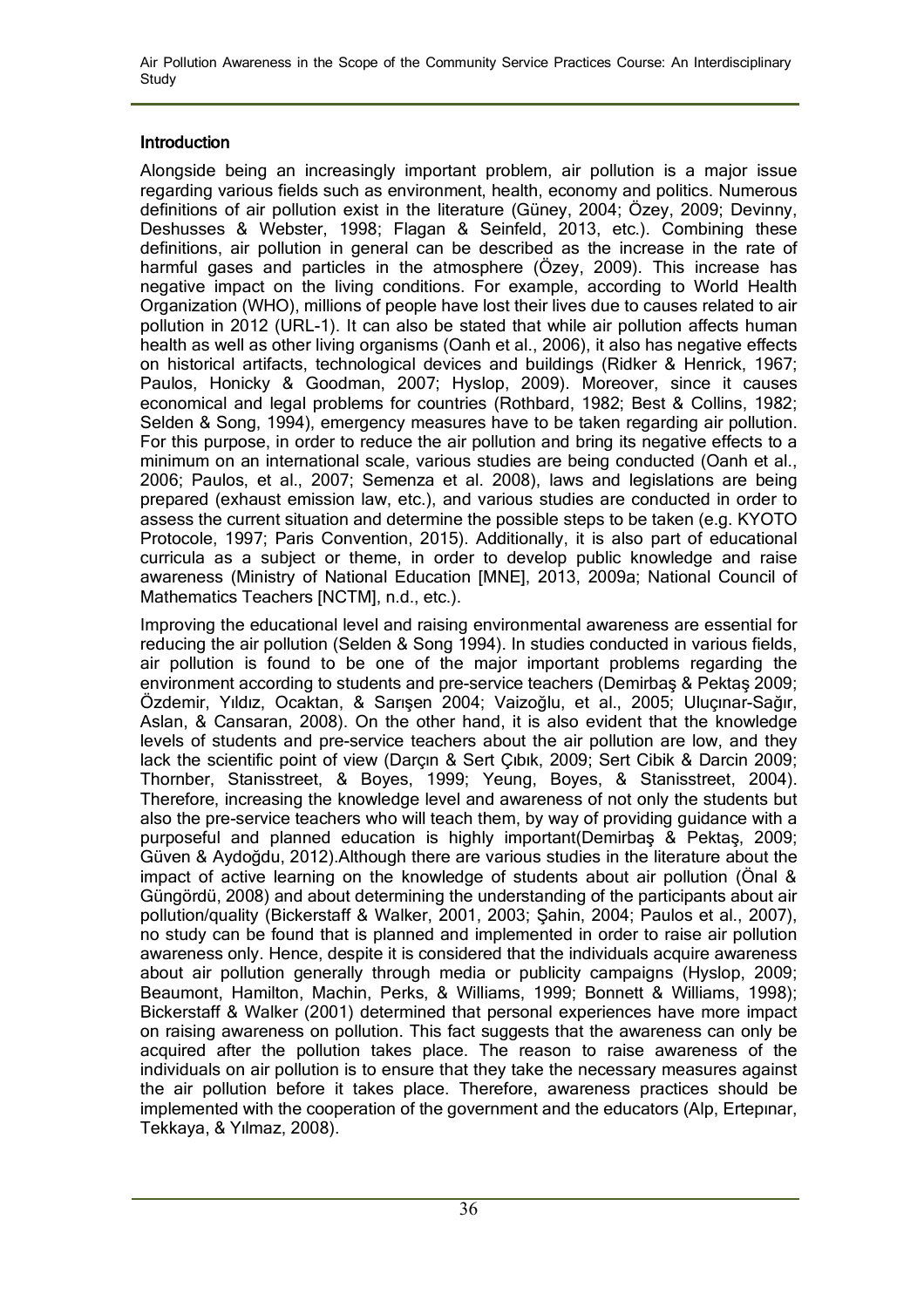During the formal education, air pollution is part of the curriculum both as a subject in various courses and as a theme in discipline specific subjects (see MNE, 2013, 2009a; NCTM, n.d., etc.). This education process starts with differentiating between the clean and polluted environment, and continues in the primary school level with increasing the details of contents. Classroom teachers who are proficient in different disciplines are expected to raise awareness on the subject by carrying out learning/teaching activities in schools. Since air pollution awareness raising practices are socio-scientific and interdisciplinary in nature, they can be conducted with an interdisciplinary approach (Bonnett & Williams, 1998; Hamalosmanoğlu & Güven, 2014; Karataş & Aslan, 2012).

Community Service Practices Course (CSPC) is one of the courses where the interdisciplinary approach can be applied during the education of teachers. CSPC is a course that aims the pre-service teachers to acquire social responsibility in theory and practice, and ensure to enhance their cooperation, solidarity, effective communication and self-evaluation skills. In accordance with this purpose, the pre-service teachers are expected to determine the current social problems and work towards solutions for these problems (Tezbaşaran, 2009). While this course is covered as service-learning course in countries such as USA and England (Beldağ, Yaylacı, Gök, & İpek, 2015), it is conducted as 1 hour theory and 2 hour practice course in Turkey. During the course, pre-service teachers organize social activities or participate in such activities under the guidance of a faculty member (Council of Higher Education [CHE], 2006). The preservice teachers take active roles, and the faculty member observes and guides the activities of the students. Moreover, they provide the pre-service teachers with opportunities to work on the subjects they are interested in and want to learn by ensuring that they work with the public in person, rather than doing course work in a classroom environment (Aksoy, Çetin, & Sönmez, 2009). Gökçe (2012, p.589) states that within the scope of CSPC, activities targeted at addressing the environmental issues which enable the students to actively participate can also be carried out. Hence, through this course, the pre-service teachers can raise awareness in the public on various areas, including environmental issues (Talas & Karataş, 2012); because CSPC is a course that enables both interdisciplinary studies and where issues which affect the society such as air pollution can be addressed.

There are various studies in the literature that use interdisciplinary approach to environmental issues. These studies have various different subjects such as the contribution of doing activities about various environmental themes that are designed by the researchers and carried out by the classroom teachers with their students on raising their awareness (Güven 2012; Hamalosmanoğlu & Güven 2014), and the reaction of the schools to such studies (Şimşekli, 2004), awareness raising activities via Ecology Based Summer Camp Project as a novel implementation towards teachers and students (Karataş & Aslan, 2012), or determining the impact of environmental education in primary schools towards the attitudes of the students towards nature and environment (Bonnett & Williams, 1998). These practices have been carried out under the guidance of one or more faculty members or teachers, and pre-service teachers or students attended these practices as participants. These studies which are about raising awareness are mostly carried out under a more general theme that can include various different such as environment or environmental pollution, rather than focusing on specific subjects as air pollution. However, in this study, instead of addressing all sub-themes under a general theme, the theme of air pollution is directly at the focus in all the activities. Generally, the studies on CSPC in the literature focus on evaluating the course by determining the opinions of participating pre-service teacher about the course process (Arcagök & Şahin, 2013; Uğurlu & Kıral, 2012; Gökçe, 2011; Sönmez, 2010; Çetin & Sönmez, 2009; Kesten, 2012; Ekşi & Cinoğlu, 2012; Özdemir & Tokcan, 2010). The aim of this study is to determine the impact of the activities on both the preservice teachers and the students who are the target audience for the community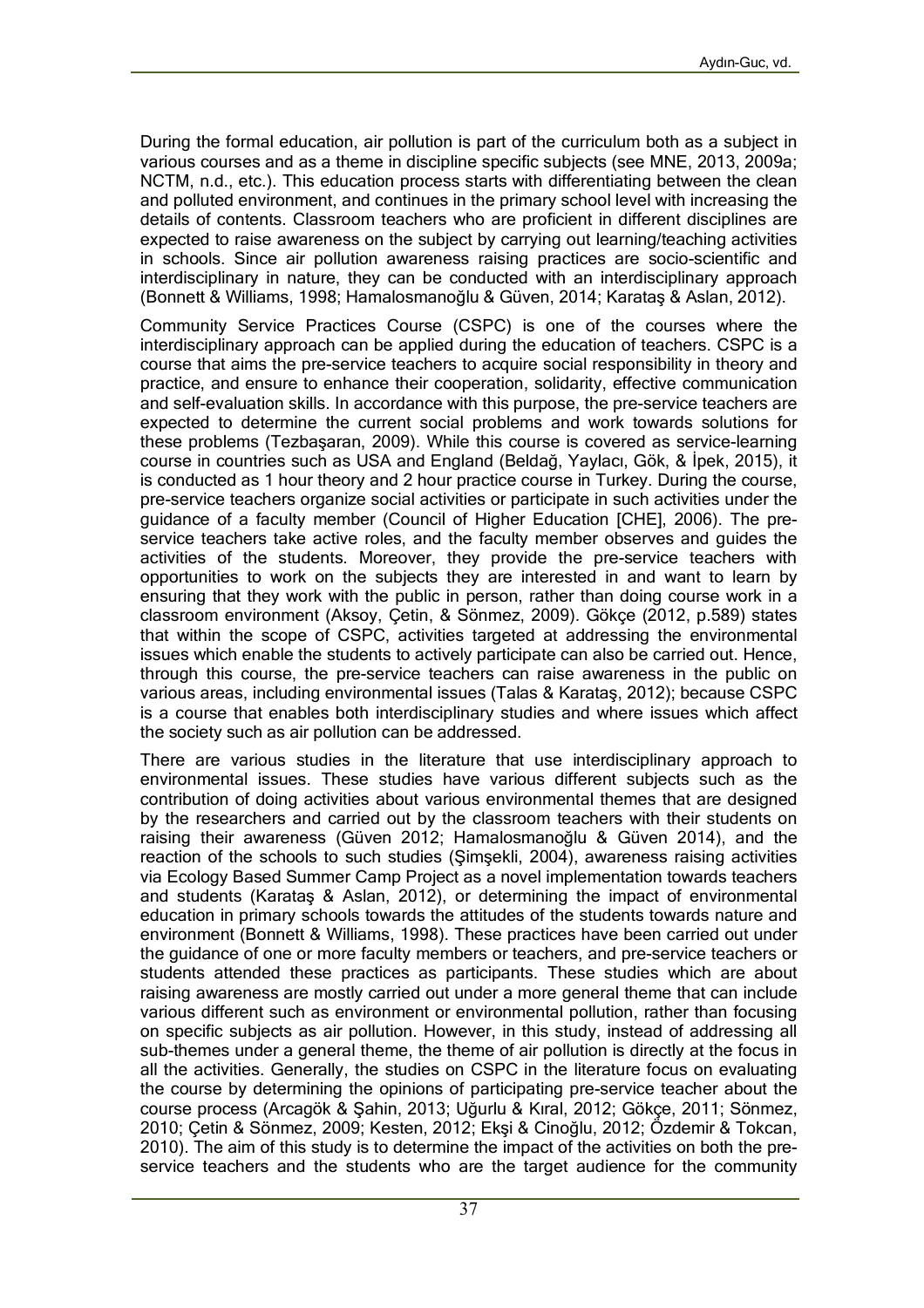practices carried out within the scope of the course. From these two perspectives, this study can be considered a novel work in this area.

In light of all these facts, the aim of this study is to determine the impact of interdisciplinary activities carried out within the scope of CSPC on the air pollution awareness. In order to achieve this goal, actions have been taken towards three main objectives as listed below:

- Determining the level of awareness on air pollution of pre-service teachers
- Determining the level of awareness on air pollution of fourth grade primary school students
- Determining the opinions of pre-service teachers about the CSPC

## **Methodology**

Since this study contains two separate study groups that are related with each other, and it investigates the differences emerging from two interrelated cases, it is considered as a nested multiple case study, which is one of the qualitative research methods. The changes in the air pollution awareness of both study groups are investigated by comparing the data obtained before and after the study.

### Study Groups

The study group of the research consists of 32 pre-service teachers who are in the third year of university education, and 122 primary school fourth grade students. The aim of the study is to raise a public awareness on air pollution which is an interdisciplinary subject. For this purpose, the study was conducted with pre-service teachers who will be the future educators in various different disciplines. CSPC is considered the most suitable course for the purpose of community service.

In Turkey, the classroom teachers teach in the primary school from  $1<sup>st</sup>$  to  $4<sup>th</sup>$  grades. In the educational curricula between 2014 and 2016, during which this study was conducted, the disciplines have begun to differentiate at the  $4<sup>th</sup>$  grade.  $4<sup>th</sup>$  graders are found to be the most suitable group to conduct the study, since their experience towards different disciplines make them ideal for handling the subject of air pollution with an interdisciplinary approach.

### Data Collection Instruments

Three different data collection instruments have been used in this study. The first one is the Air Pollution Awareness Questionnaire (APAQ), which was developed by the researchers and comprised of seven questions. The aim of APAQ is to determine the view of air pollution of pre-service teachers and students with a general approach, the causes and effects of air pollution, the preventive measures that can be taken against air pollution and their level of awareness about the air pollution in their immediate surroundings. The city of Giresun which is by the Black Sea and the city in which the participants live is considered as the immediate surroundings. The questionnaire have been applied on both the pre-service teachers and primary school students before and after the implementation of the study, and the development stages of the questionnaire are elaborated in Authors (In review).

The second instrument is the Know-Want-Learn (KWL) form, applied to pre-service teachers in order to present the self-assessment of the pre-service teachers on air pollution. The first two questions of the KWL form have been answered in the first day of CSPC, and the last question has been answered in the last day by the pre-service teachers.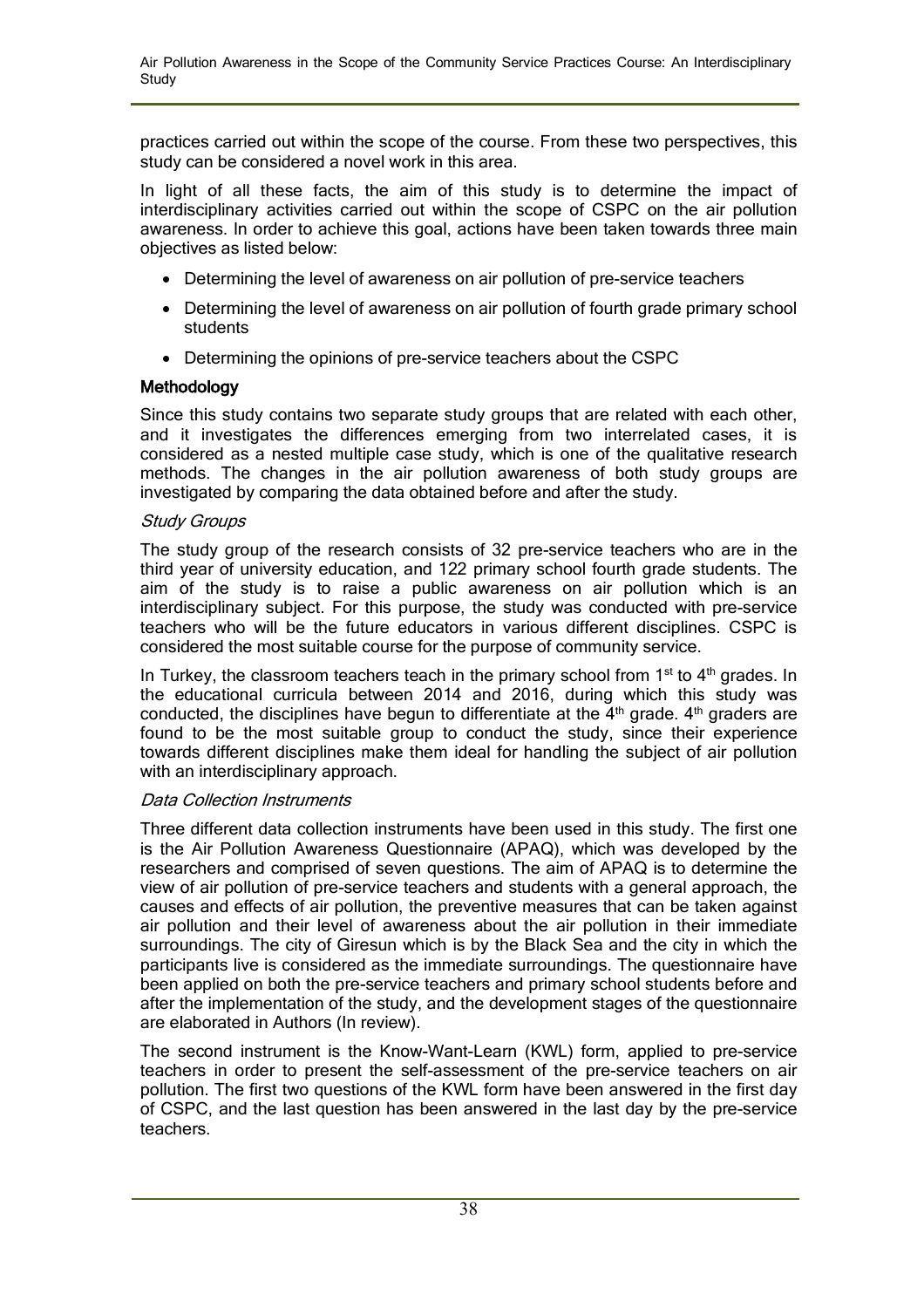The third instrument is an interview form comprising of ten questions created by the researchers in order to determine the views of pre-service teachers on the CSPC process. After some trials, the form has been reevaluated and reduced to four questions. This form has been used in order to determine the opinions of pre-service teachers on the CPSC process, whether the coursework is successful in reaching the course aims, whether the course is successful in fulfilling its community service purpose, knowledge gained from different groups during the course and the opinions of pre-service teachers on the general process. The interviews have been conducted with 10 volunteer pre-service teachers, two from each discipline group in the study.

#### Implementation

At first, during the design phase of the study, in order to determine the essential focus points in raising awareness on air pollution, a needs analysis has been performed after applying APAQ to a different group. Basic concepts, causes, effects, future status and precautions are found to be the focus points as a result of the needs analysis. The contents of these focus points have been compared to the contents of the primary school fourth grade curriculum. As a result, a discipline has been appointed to each focus point. During the course of the study, a field expert has been appointed by the researchers for each discipline.

The study has been conducted in the faculty with CSPC and as seminars in the primary schools. As a result of the pilot applications, changes have been made to the data collection instruments, focus points, content and the order (Aydın Güç, et al., 2017). The relation between the air pollution and focus points, content and disciplines in the actual implementation are presented in Table 1.

#### Table 1.

| <b>Focus Point</b> | Content                                                                                                                                        | <b>Discipline</b>        |
|--------------------|------------------------------------------------------------------------------------------------------------------------------------------------|--------------------------|
| Basic concepts     | Basic concepts on air pollution                                                                                                                | Turkish                  |
| Causes and effects | The effects of air pollution on human health and social effects within the<br>scope of natural sciences                                        | Natural Sciences         |
| Causes and effects | Natural and human causes and effects of air pollution                                                                                          | Social Sciences          |
| Future status      | The state of air pollution in the past and today, and predicting the future<br>status based on the current conditions                          | <b>Mathematics</b>       |
| Precautions        | Clearing up/summarizing the presentations of previous groups, laws and<br>legislations, implementations in different countries, public opinion | Public<br>Administration |

Focus Points, Content and Disciplines

The activities performed during the implementation phase within the scope of the course have taken place in three stages, before, during and after seminars. Before and after stages have been conducted during the CSPC class time in the faculty, and the seminars have been conducted in the primary schools. The actual implementation plan of the study is presented in Table 2.

During the preparation stage before the seminars, the pre-service teachers conducted preliminary research on what air pollution is, its causes and effects, and national and international practices. Afterwards, groups have been created from below the average pre-service teachers. During this process, the related field experts have presented the contents of the focus points for each discipline, and the groups have been asked to research the relation between the focus points and the disciplines. The pre-service teachers have determined the gains for their disciplines and accordingly, developed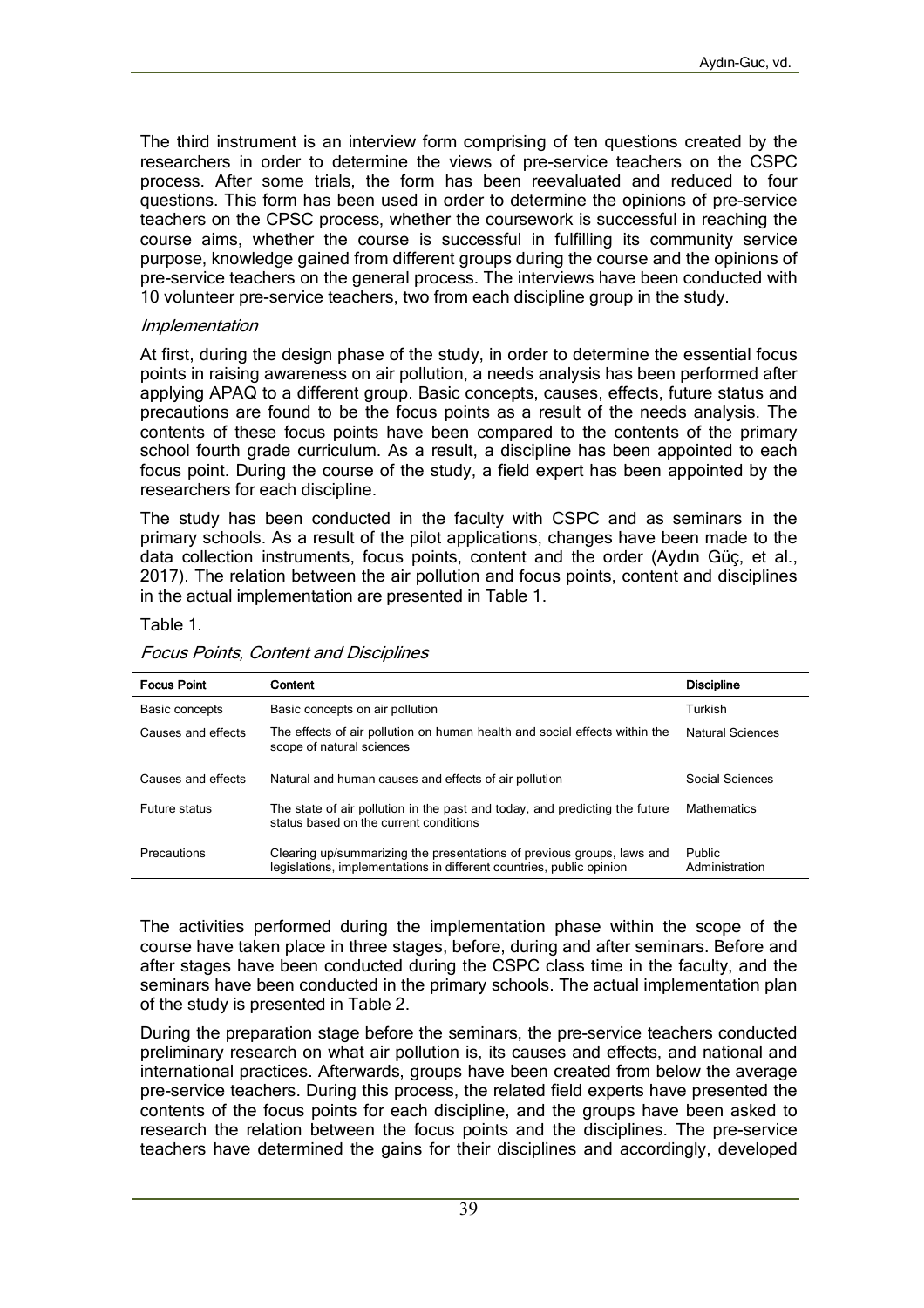course plans for these focus points. Following the schedule in Table 2, the course plans have been presented to the other groups.

Table 2.

Community Service Practices Course and The Plan of Implementation of Service **Practices** 

| Week | <b>Faculty of Education</b>                 | <b>School A</b>               | <b>School B</b>              | <b>School C</b>          |
|------|---------------------------------------------|-------------------------------|------------------------------|--------------------------|
| 1    | Pre-tests, preliminary research             |                               |                              |                          |
| 2    | Creation of the groups                      |                               |                              |                          |
| 3    | Study with the consultants                  |                               |                              |                          |
| 4    | Distribution among groups                   |                               |                              |                          |
| 5    | Turkish group presentation                  | Pre-test                      |                              |                          |
| 6    | Natural Sciences group<br>presentation      | Turkish                       | Pre-test                     |                          |
| 7    | Social Sciences group<br>presentation       | <b>Natural Sciences</b>       | Turkish                      | Pre-test                 |
| 8    |                                             | None implementation (Midterm) |                              |                          |
| 9    | Mathematics group presentation              | Social Sciences               | <b>Natural Sciences</b>      | Turkish                  |
| 10   | Public Administration group<br>presentation | <b>Mathematics</b>            | Social Sciences              | <b>Natural Sciences</b>  |
| 11   | Sharing of experiences                      | <b>Public Administration</b>  | <b>Mathematics</b>           | Social Sciences          |
| 12   | Sharing of experiences                      | Post-test                     | <b>Public Administration</b> | <b>Mathematics</b>       |
| 13   | Sharing of experiences                      |                               | Post-test                    | Public<br>Administration |
| 14   | Sharing of experiences                      |                               |                              | Post-test                |
| 15   | Post-tests                                  |                               |                              |                          |
| 16   | <b>Interviews</b>                           |                               |                              |                          |

The course plans have been finalized after the feedbacks from the consultants and other groups, and they are presented in Table 3.

During the seminars, the pre-service teachers have applied the course plans they prepared at primary schools in groups. The duration of these seminars are two class hours. Each group has completed their seminars in three weeks, at a different school each week. During this period, without telling them that they will conduct the course under different disciplines, the primary school students have been explained that they will be studying air pollution under different focus points in class. While the seminars are underway in primary schools, the groups who have not yet presented have kept their preparations for the seminar going. The groups which have completed their seminars shared their experiences of their work in the primary schools with consultants and other groups. The groups have tried to determine the negative and positive aspects of the implementation by discussions with other groups.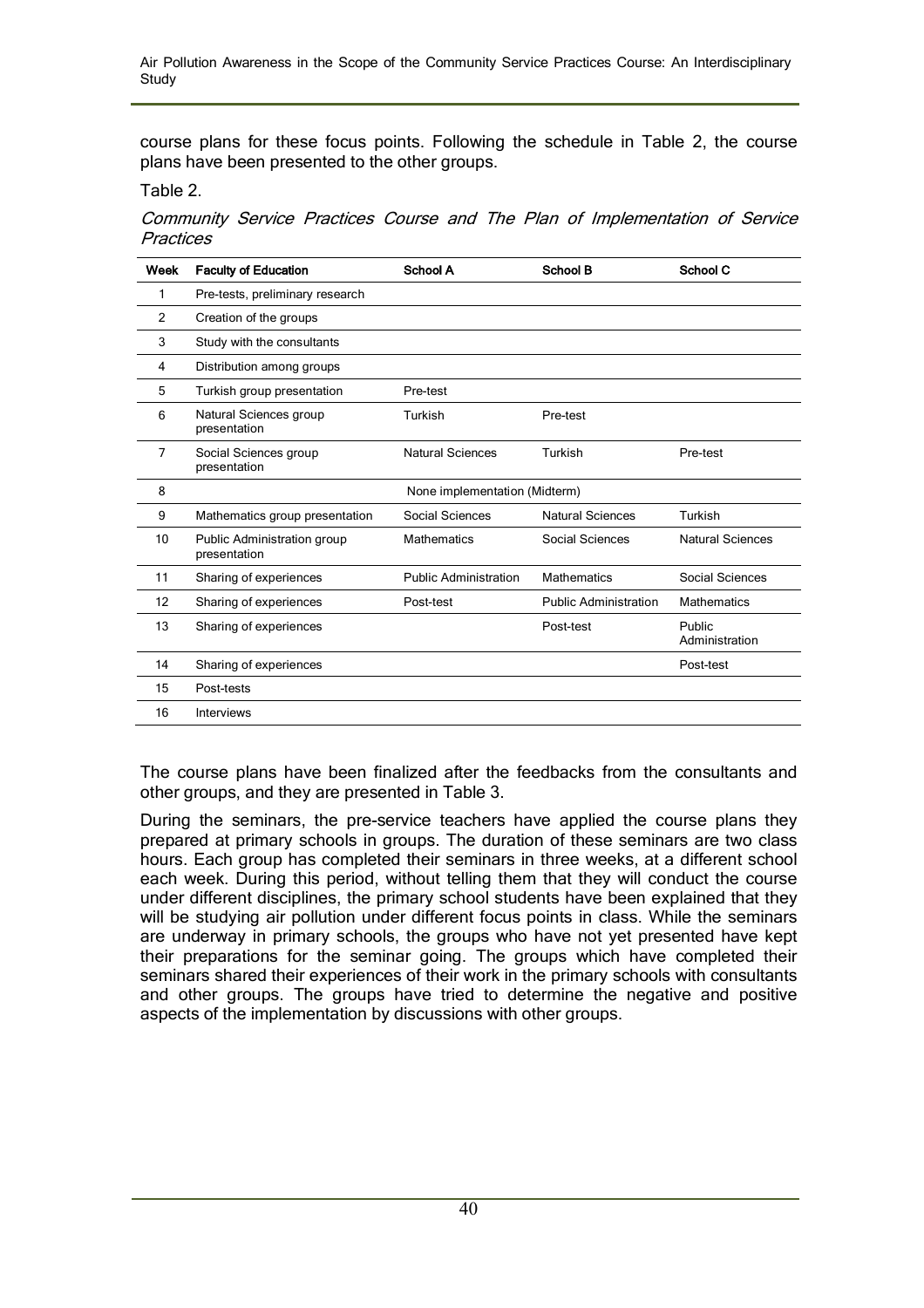#### Table 3.

|  | Disciplines, Gains Included in The Course Plans and Course Plan Summaries |
|--|---------------------------------------------------------------------------|
|  |                                                                           |

| <b>Discipline</b>        | Gains in the course plan                                                                                                                                                                                                                                                                                                                                                | Course plan summary                                                                                                                                                                                                                                                                                                                                                                                                                  |
|--------------------------|-------------------------------------------------------------------------------------------------------------------------------------------------------------------------------------------------------------------------------------------------------------------------------------------------------------------------------------------------------------------------|--------------------------------------------------------------------------------------------------------------------------------------------------------------------------------------------------------------------------------------------------------------------------------------------------------------------------------------------------------------------------------------------------------------------------------------|
| Turkish                  | Making deductions from what they listen<br>to.<br>Making comparisons based on what they<br>listen to.<br>Researching the meaning of words they do<br>not know.<br>Sharing the things they listen with others.<br>Developing vocabulary by making use of<br>visuals.<br>Guessing the meanings of the words they<br>do not know from what they listen to.<br>(MNE, 2009b) | Watching a drama piece about basic concepts on<br>air pollution, guessing the meaning of words from<br>what the students listen to, making deductions and<br>comparisons from what they listen to, examining<br>images about basic concepts and improving<br>vocabulary by making use of these images, trying<br>to solve puzzles about basic concepts, researching<br>the meanings of newly encountered words during<br>this stage. |
| <b>Natural Sciences</b>  | Comprehending the mutual interaction<br>between humans and the environment.<br>Keeping the immediate surroundings clean<br>in order to prevent pollution of the<br>environment. (MNE, 2013)                                                                                                                                                                             | Making experiments in order to observe air<br>pollution, discussing the effects of the results of the<br>experiment on the health of living beings together<br>with the human causes and effects of air pollution.<br>watching and discussing related animations,<br>taking note of the importance of mutual interaction<br>between humans and the environment.                                                                      |
| Social Sciences          | Making distinction of the natural and<br>human elements seen in the surrounding<br>environment. (MNE, 2009a)                                                                                                                                                                                                                                                            | Explaining the natural and human causes and<br>effects of air pollution by including drama pieces<br>and visual materials about the natural and human<br>elements related to the causes and effects of air<br>pollution.                                                                                                                                                                                                             |
| <b>Mathematics</b>       | Creating bar charts.<br>Interpreting bar charts. (MNE, 2009c)                                                                                                                                                                                                                                                                                                           | Investigating the data of air pollution from previous<br>years in our city, creating and interpreting bar<br>charts using these data, solving problems aimed at<br>predicting the future status with the help of the<br>charts.                                                                                                                                                                                                      |
| Public<br>Administration | Examining the laws and regulations on air<br>pollution.<br>Being curious about the opinions of the<br>public and government officials about air<br>pollution.                                                                                                                                                                                                           | Watching drama pieces about national laws and<br>regulations, international conventions made for<br>prevention of air pollution, comparisons of the<br>status of air pollution between different countries;<br>watching and discussing interviews about the<br>public opinion.                                                                                                                                                       |

#### Data Analysis

The collected data have been evaluated with content analysis. Suitable codes are created and categories are determined accordingly, and thus the analysis is concluded. Analyses from two different researchers have been compared, their differences have been discussed and an agreement has been reached.

#### **Results**

In this section, the results obtained from the study are presented together with the related data collection instruments.

#### Results Obtained from KWL Form

The results on the self-evaluation of the pre-service teachers about their air pollution awareness are presented in Table 4.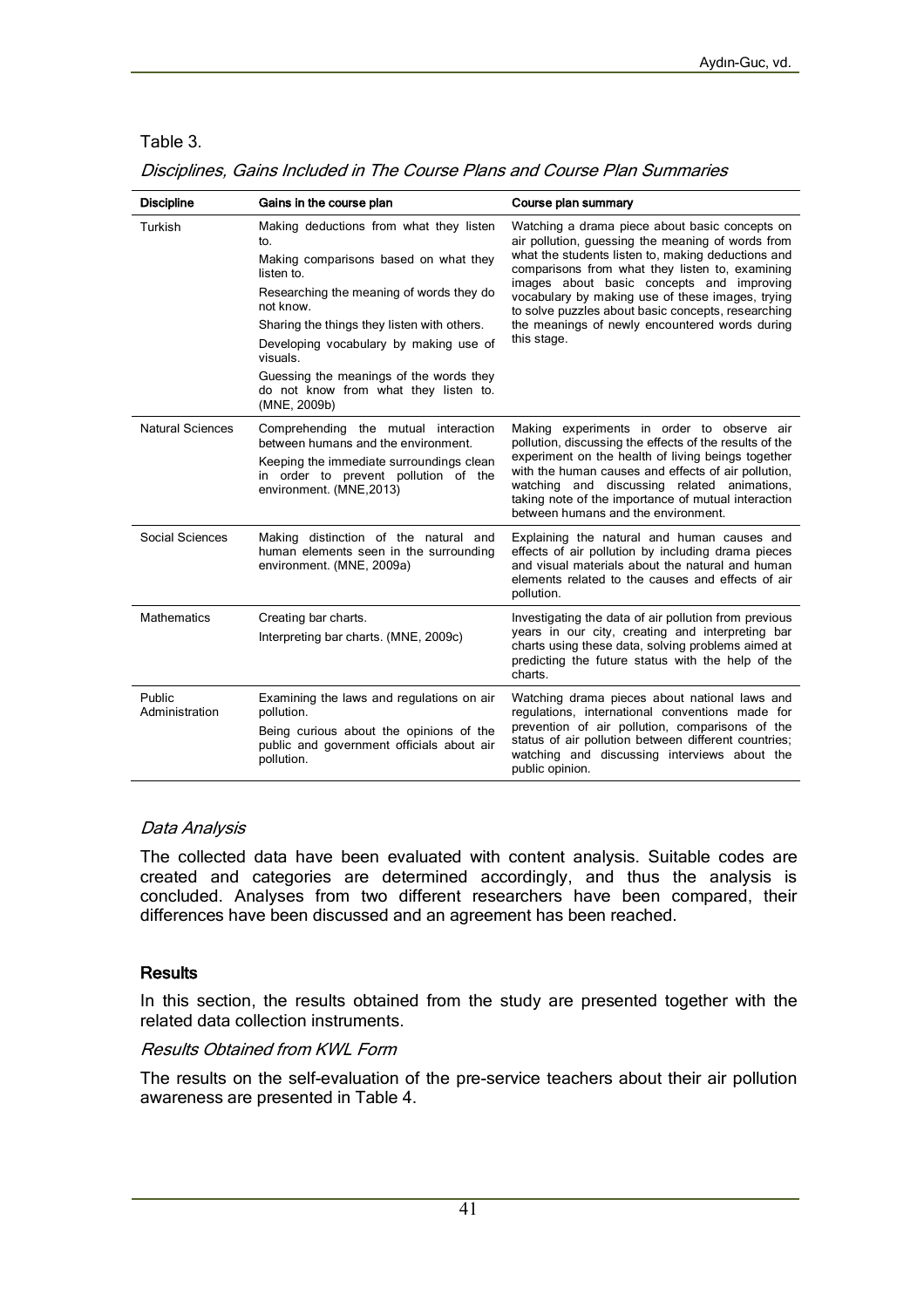Air Pollution Awareness in the Scope of the Community Service Practices Course: An Interdisciplinary **Study** 

#### Table 4.

The Self-Evaluation of The Pre-Service Teachers About Their Air Pollution Awareness

| Category                                                                           | What do I<br>know? | What do I<br>want to learn? | What have<br>l learnt? |
|------------------------------------------------------------------------------------|--------------------|-----------------------------|------------------------|
| Air pollution description                                                          | 5                  |                             | 2                      |
| Causes of air pollution                                                            | 27                 | 8                           | 31                     |
| Effects of air pollution                                                           | 18                 | 6                           | 19                     |
| Actions that can be taken in order to prevent air pollution                        | 8                  | 25                          | 11                     |
| Awareness raising activities that can be done in order to prevent air<br>pollution |                    | 15                          | 6                      |
| Interdisciplinary nature of air pollution                                          |                    |                             | 2                      |
| Statistical information on air pollution                                           |                    |                             | 6                      |
| Government Policies/Projects/Institutions related to air pollution                 |                    |                             | 12                     |
| The regional/national/international status regarding the air pollution             |                    |                             | 11                     |

The results indicate that the pre-service teachers answer the question "What do I know?" with the causes of air pollution, effects of air pollution and actions that can be taken in order to prevent air pollution. It is also determined that a small number of preservice teachers can describe air pollution. Examining the question "What do I want to learn?", it can be seen that the pre-service teachers want mostly to be able to learn about the actions to be taken in order to prevent air pollution and awareness raising activities. In addition, it can also be determined that they are curious about the causes and effects of air pollution, and the government policies regarding the air pollution. For the question "What have I learnt?", they state that they have learnt the causes and effects of air pollution, the current situation and government policies regarding the air pollution, and what actions to take in order to prevent air pollution (Table 4).

#### Results Obtained from APAQ

The answers given by the pre-service teachers and students to the question "What is air pollution?" are presented in Table 5. The table indicates that the pre-service teachers and students focus on the causes and effects while describing the air pollution.

Under the causes theme, both groups mention the causes "human activities" and "increase in harmful gases/polluters/foreign substances in the air, decrease in oxygen in the air" most, both before and after the implementation. For both groups, the frequency of explaining the air pollution with "increase in harmful frequency of explaining the air pollution with "increase in harmful gases/polluters/foreign substances in the air, decrease in oxygen in the air" increased after the implementation. Moreover, while the number of responses from students with "human activities" increases, it decreases for pre-service teachers. While neither groups mention the "natural causes" before the implementation, these causes get to be mentioned, although with low frequency, after the implementation.

It has been observed that in both groups, the number of students that describe the air pollution by taking the effects into account decrease after the implementation. In addition, the codes "pollution of clean air", "weather activities/dust clouds" and "negative environmental conditions" under the causes theme, and "material damage", "extinction of living beings", and "foul odor" codes under the effects theme are only addressed by the students.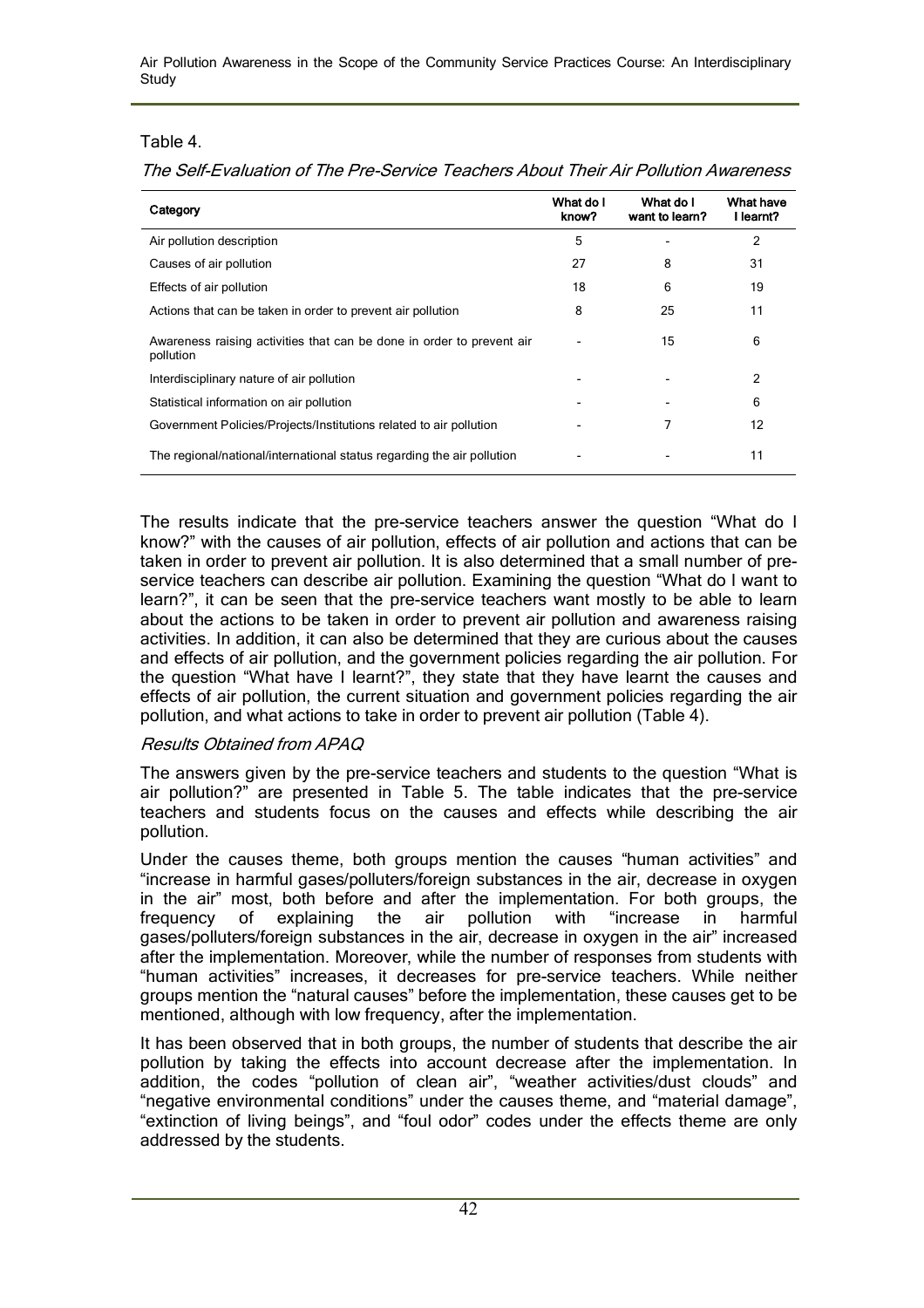### Table 5.

#### Description of Air Pollution According to Pre-Service Teachers and Students

|        |                                                                                                        |                          | Pre-service Teach.       |                          |                          | <b>Students</b> |      |      |      |  |
|--------|--------------------------------------------------------------------------------------------------------|--------------------------|--------------------------|--------------------------|--------------------------|-----------------|------|------|------|--|
| Theme  | Code                                                                                                   |                          | Pre                      |                          | Post                     |                 | Pre  | Post |      |  |
|        |                                                                                                        |                          | %                        | f                        | %                        | f               | %    | f    | %    |  |
| Cause  | Human activities                                                                                       | 16                       | 50                       | 9                        | 28,1                     | 57              | 46,7 | 68   | 55,7 |  |
|        | Natural causes                                                                                         | $\overline{\phantom{a}}$ | $\overline{a}$           | 5                        | 15,6                     |                 |      | 1    | 0,8  |  |
|        | Increase in harmful gases/polluters/foreign<br>substances in the air, decrease in oxygen in<br>the air | 22                       | 68.8                     | 29                       | 90,6                     | 51              | 41,8 | 54   | 44,3 |  |
|        | Pollution of clean air                                                                                 | 1                        | 3,1                      |                          |                          | 7               | 5,7  | 8    | 6,6  |  |
|        | Weather activities (such as smog)/dust<br>clouds                                                       |                          |                          |                          |                          | 5               | 4,1  | 6    | 4,9  |  |
|        | Negative environmental conditions                                                                      |                          |                          |                          |                          | 4               | 3,3  | 3    | 2,5  |  |
|        | Harm to living beings/health                                                                           | 5                        | 15,6                     | 13                       | 40,6                     | 16              | 13,1 | 8    | 6,6  |  |
|        | Harm to humans/human health                                                                            | 8                        | 25,0                     | 4                        | 12,5                     | 9               | 7.4  | 1    | 0,8  |  |
|        | Harm to ecosystem                                                                                      | 3                        | 9,4                      | 6                        | 18,8                     |                 |      | 1    | 0,8  |  |
| Effect | Visual pollution                                                                                       | 1                        | 3,1                      | $\overline{\phantom{0}}$ |                          |                 |      | ٠    |      |  |
|        | Material damage                                                                                        | $\blacksquare$           | $\overline{\phantom{0}}$ | -                        | $\overline{\phantom{0}}$ | 6               | 4,9  | 4    | 3,3  |  |
|        | Extinction of living beings                                                                            |                          |                          |                          |                          | 1               | 0,8  | 1    | 0,8  |  |
|        | Foul odors                                                                                             |                          |                          |                          |                          | $\overline{2}$  | 1,6  |      |      |  |

Note. Pre and Post: Pre-implementation and post-implementation

The answers given by the pre-service teachers and students to the question "What can be the causes of air pollution?" are presented in Table 6. According to this table, the causes of air pollution are gathered under two main themes as human and natural causes.

Under the human causes theme, both groups mention mostly "exhaust smoke", "industry", "heating" and "personal care" as the causes for air pollution before and after the implementation. It can be seen that "unsuitable agricultural activities" is only stated after the implementation. "Unplanned urbanization" is only mentioned by the preservice teachers before the implementation. Moreover, it should be noted that the frequency of mentioning "destruction of forests" by both groups decrease after the implementation. The code "lack of education" is also addressed less by the pre-service teachers after the implementation.

The natural causes theme is addressed relatively less than the human causes by both groups. In addition, it can be observed that the pre-service teachers mention the natural causes more after the implementation. It should also be noted that in contrast to pre-service teachers, no "volcano eruptions", "earthquakes", "methane gases", "flood" and "global warming" codes come up in the answers of the students.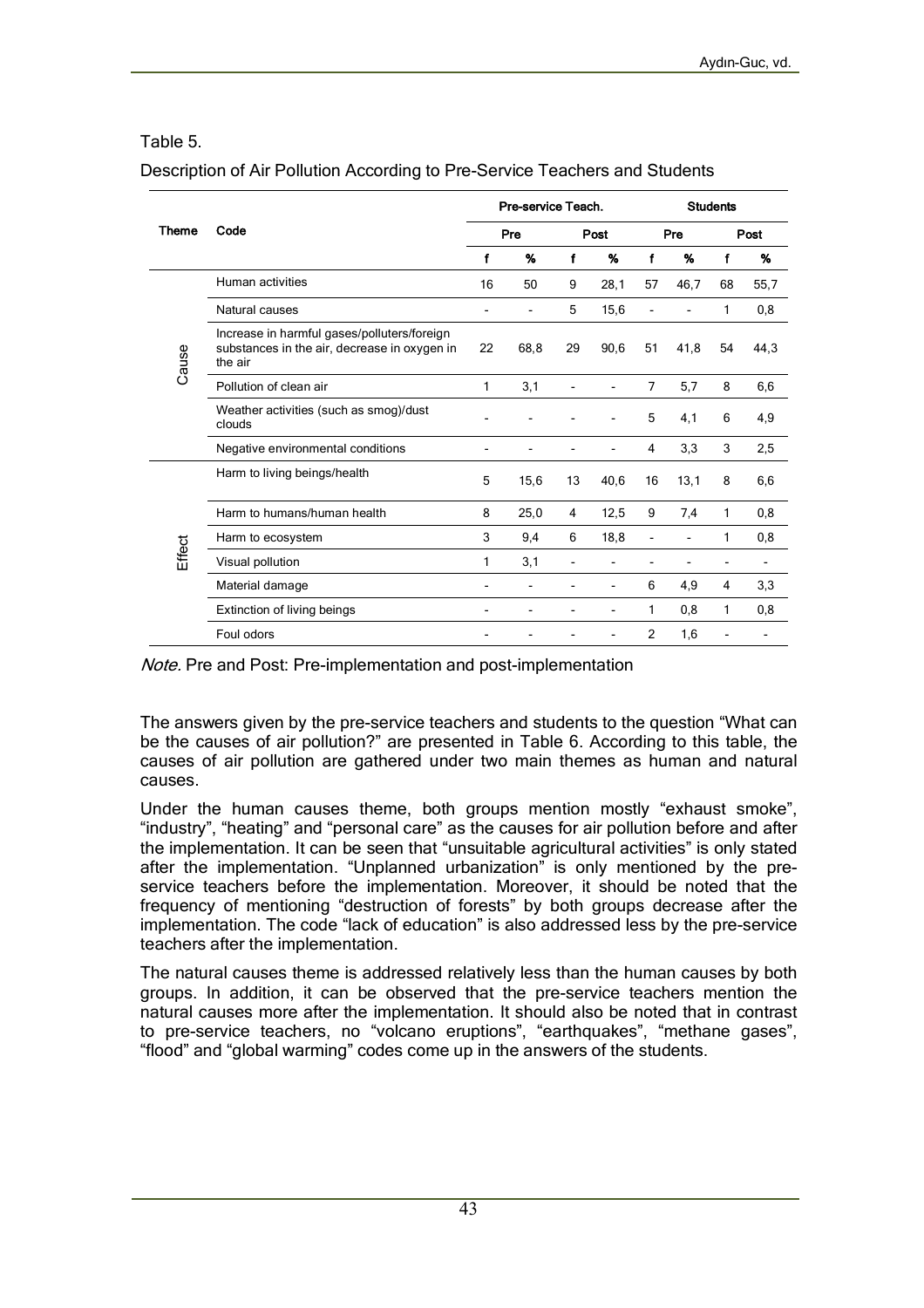Air Pollution Awareness in the Scope of the Community Service Practices Course: An Interdisciplinary **Study** 

### Table 6.

Causes of Air Pollution According to Pre-Service Teachers And Students

|                |                                    |                          | Pre-service Teach.       |                |      | <b>Students</b>          |                          |                          |                          |  |
|----------------|------------------------------------|--------------------------|--------------------------|----------------|------|--------------------------|--------------------------|--------------------------|--------------------------|--|
| <b>Theme</b>   | Code                               |                          | Pre                      |                | Post |                          | Pre                      |                          | Post                     |  |
|                |                                    | f                        | %                        | f              | %    | $\mathbf{f}$             | %                        | $\mathbf{f}$             | %                        |  |
|                | <b>Humans</b>                      | 4                        | 12,5                     | $\mathbf{1}$   | 3,1  | 4                        | 3,3                      | 3                        | 2,5                      |  |
| Human causes   | Exhaust smoke                      | 21                       | 65,6                     | 26             | 81,3 | 65                       | 53,3                     | 80                       | 65,6                     |  |
|                | Industry                           | 25                       | 78,1                     | 23             | 71,9 | 56                       | 45,9                     | 88                       | 72,1                     |  |
|                | Heating                            | 13                       | 40,6                     | 18             | 56,3 | 60                       | 49,2                     | 59                       | 48,4                     |  |
|                | Personal Care                      | 11                       | 34,4                     | 19             | 59,4 | 3                        | 2,5                      | 23                       | 18,9                     |  |
|                | Destroying forests                 | 4                        | 12,5                     | 1              | 3,1  | 16                       | 13,1                     | 1                        | 0,8                      |  |
|                | Unplanned urbanization             | 3                        | 9,4                      | -              |      | $\overline{\phantom{a}}$ |                          | $\overline{\phantom{a}}$ | $\overline{\phantom{a}}$ |  |
|                | Lack of education                  | 9                        | 28,1                     | 1              | 3,1  | $\overline{2}$           | 1,6                      | 2                        | 1,6                      |  |
|                | Wastes                             | 5                        | 15,6                     | $\mathbf{1}$   | 3,1  | 6                        | 4,9                      | $\overline{7}$           | 5,7                      |  |
|                | Unsuitable agricultural activities | $\overline{\phantom{a}}$ | $\overline{\phantom{0}}$ | 3              | 9,4  | $\overline{\phantom{0}}$ | $\overline{\phantom{a}}$ | 1                        | 0,8                      |  |
|                | Smoking                            | 1                        | 3,1                      | 1              | 3,1  | 4                        | 3,3                      | 13                       | 10,7                     |  |
|                | Fires                              | $\overline{2}$           | 6,3                      | 4              | 12,5 | $\overline{4}$           | 3,3                      | 9                        | 7,4                      |  |
|                | Population increase                | 2                        | 6,3                      | 1              | 3,1  | 1                        | 0,8                      | $\overline{\phantom{a}}$ | $\overline{\phantom{a}}$ |  |
|                | Volcano eruptions                  | $\overline{a}$           | $\overline{a}$           | 8              | 25,0 | $\overline{a}$           |                          |                          |                          |  |
|                | Earthquake                         |                          | $\blacksquare$           | 1              | 3,1  |                          |                          |                          |                          |  |
|                | Methane gas emission               |                          | $\overline{\phantom{0}}$ | 1              | 3,1  |                          |                          |                          |                          |  |
|                | Flood                              | 1                        | 3,1                      |                |      |                          |                          |                          |                          |  |
| Natural causes | Global warming                     | 1                        | 3,1                      | $\overline{a}$ |      | $\overline{a}$           |                          | $\overline{\phantom{a}}$ |                          |  |
|                | Geographical location              |                          | $\overline{\phantom{0}}$ | 1              | 3,1  | 3                        | 2,5                      | 5                        | 4,1                      |  |
|                | Dust storms                        |                          |                          |                |      | 3                        | 2,5                      | $\overline{2}$           | 1,6                      |  |

The answers given by the pre-service teachers and students to the question "What could be the effects of air pollution?" are presented in Table 7. The table indicates that both groups state outcomes regarding bringing harm to the living beings, environment and cultural environment.

Under the harming the living beings, both groups mention the code "health" the most before and after the implementation. It is noteworthy that while the pre-service teachers do not mention the harm to the "plants" due to air pollution before the implementation, they do mention this code after the implementation. In the harming the environment theme, it can be seen that the responses from both groups show no noticeable difference before and after the implementation. After examination of harming the cultural environment theme, it can be seen that while the opinions of preservice teachers on this the increase in the post-test, the opinions from the students on this theme decrease.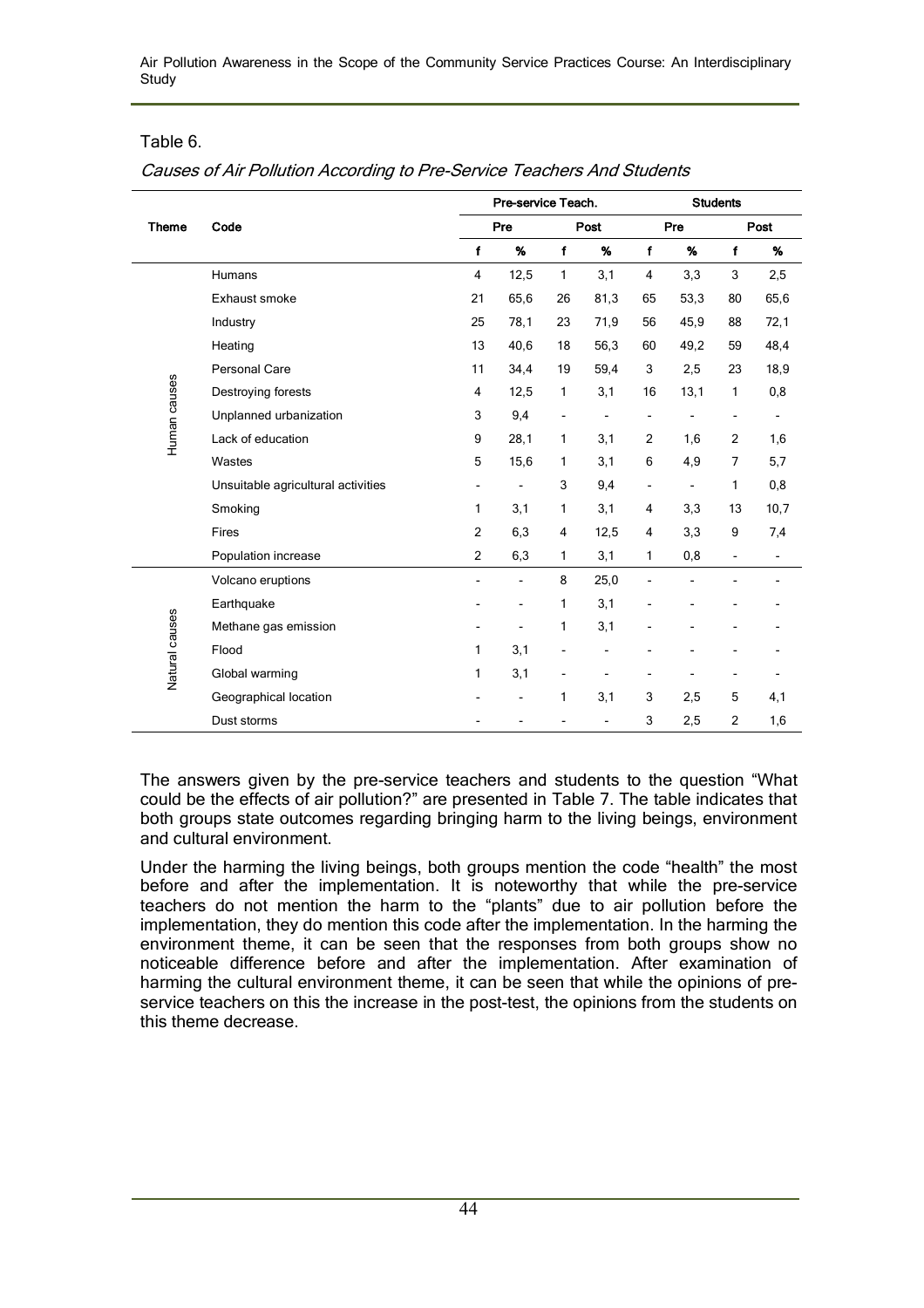#### Table 7.

| The Effects of Air Pollution According to Pre-Service Teachers and Students |  |  |  |
|-----------------------------------------------------------------------------|--|--|--|
|                                                                             |  |  |  |

|                         |                                                            |                | Pre-service Teach. |                | <b>Students</b> |                          |                          |                          |      |
|-------------------------|------------------------------------------------------------|----------------|--------------------|----------------|-----------------|--------------------------|--------------------------|--------------------------|------|
|                         |                                                            |                | Pre                |                | Post            |                          | Pre                      |                          | Post |
| <b>Theme</b>            | Code                                                       | $\mathbf f$    | %                  | $\mathbf f$    | %               | $\mathbf f$              | %                        | $\mathbf f$              | %    |
|                         | Health                                                     | 28             | 87,5               | 29             | 90,6            | 73                       | 59,8                     | 76                       | 62,3 |
|                         | All living beings                                          | 7              | 21,9               | 9              | 28,1            | 8                        | 6,6                      | 9                        | 7,4  |
|                         | Plants                                                     | $\overline{a}$ |                    | 7              | 21,9            | 2                        | 1,6                      | 8                        | 6,6  |
| Harming living beings   | Animals                                                    | 2              | 6,3                | 1              | 3,1             | 3                        | 2,5                      | 1                        | 0,8  |
|                         | Extinction                                                 | 1              | 3,1                | 6              | 18,8            | $\overline{2}$           | 1,6                      | 2                        | 1,6  |
|                         | Life time                                                  | $\overline{2}$ | 6,3                | 3              | 9,4             | 8                        | 6,6                      | 18                       | 14,8 |
|                         | Mental health                                              | 1              | 3,1                | ÷,             | $\overline{a}$  | 3                        | 2,5                      | 1                        | 0,8  |
|                         | Social life                                                | 3              | 9,4                | 1              | 3,1             |                          |                          |                          |      |
|                         | Genetic degradation                                        | 1              | 3,1                | $\overline{a}$ |                 |                          |                          |                          |      |
|                         | Humans                                                     | 3              | 9,4                | 1              | 3,1             | $\overline{\phantom{a}}$ | $\overline{\phantom{0}}$ | 1                        | 0,8  |
|                         | Global warming                                             | $\overline{4}$ | 12,5               | 3              | 9,4             | 3                        | 2,5                      | $\overline{\phantom{0}}$ |      |
|                         | Disturbing the ecological balance                          | $\overline{2}$ | 6,3                | 3              | 9,4             | 1                        | 0,8                      | 1                        | 0,8  |
|                         | Climate change                                             | 1              | 3,1                | 1              | 3,1             | $\overline{2}$           | 1,6                      | $\overline{\phantom{a}}$ |      |
|                         | Ozone layer/atmosphere depletion                           | $\overline{2}$ | 6,3                | 3              | 9,4             | 6                        | 4,9                      | 1                        | 0,8  |
|                         | Acid rains                                                 | $\overline{2}$ | 6,3                | $\overline{2}$ | 6,3             | $\overline{2}$           | 1,6                      | 4                        | 3,3  |
| Harming the environment | Pollution of other environmental elements (water,<br>land) | 3              | 9,4                | 3              | 9,4             | 6                        | 4,9                      | 10                       | 8,2  |
|                         | Visual pollution                                           | 3              | 9,4                |                |                 | $\overline{c}$           | 1,6                      | $\overline{a}$           |      |
|                         | Decrease in/lack of oxygen                                 | $\overline{2}$ | 6,3                | 1              | 3,1             | 7                        | 5,7                      | 11                       | 9,0  |
|                         | Melting of the polar icecaps and rising water levels       |                |                    |                |                 | 1                        | 0,8                      | $\overline{\phantom{a}}$ |      |
|                         | Foul odors engulfing the environment                       |                |                    |                | $\overline{a}$  | 6                        | 4,9                      | 2                        | 1,6  |
|                         | Harming the cultural environment                           | 1              | 3,1                | 9              | 28,1            | 5                        | 4,1                      | 3                        | 2,5  |

The answers given by the pre-service teachers and students to the question "What can be done in order to prevent air pollution?" are presented in Table 8. In this table, it can be seen that both groups state that precautions can be taken under the themes of education, fuel usage, nature, individual activities and government policies.

For the case of precautions to be taken regarding education, it can be seen that both groups mention "awareness raising activities" the most. The "formal education" code is only addressed by the pre-service teachers after the implementation.

It is noteworthy that regarding the precautions towards air pollution, both groups have the most awareness on the theme of fuel usage, both before and after the implementation. In both pre-service teachers and students, the awareness on using filters, under the theme of fuel usage increases after the implementation, and this increase is especially more prominent for the students. Moreover, after the implementation, "quality/responsible fuel usage" code is addressed more by the preservice teachers and less by the students.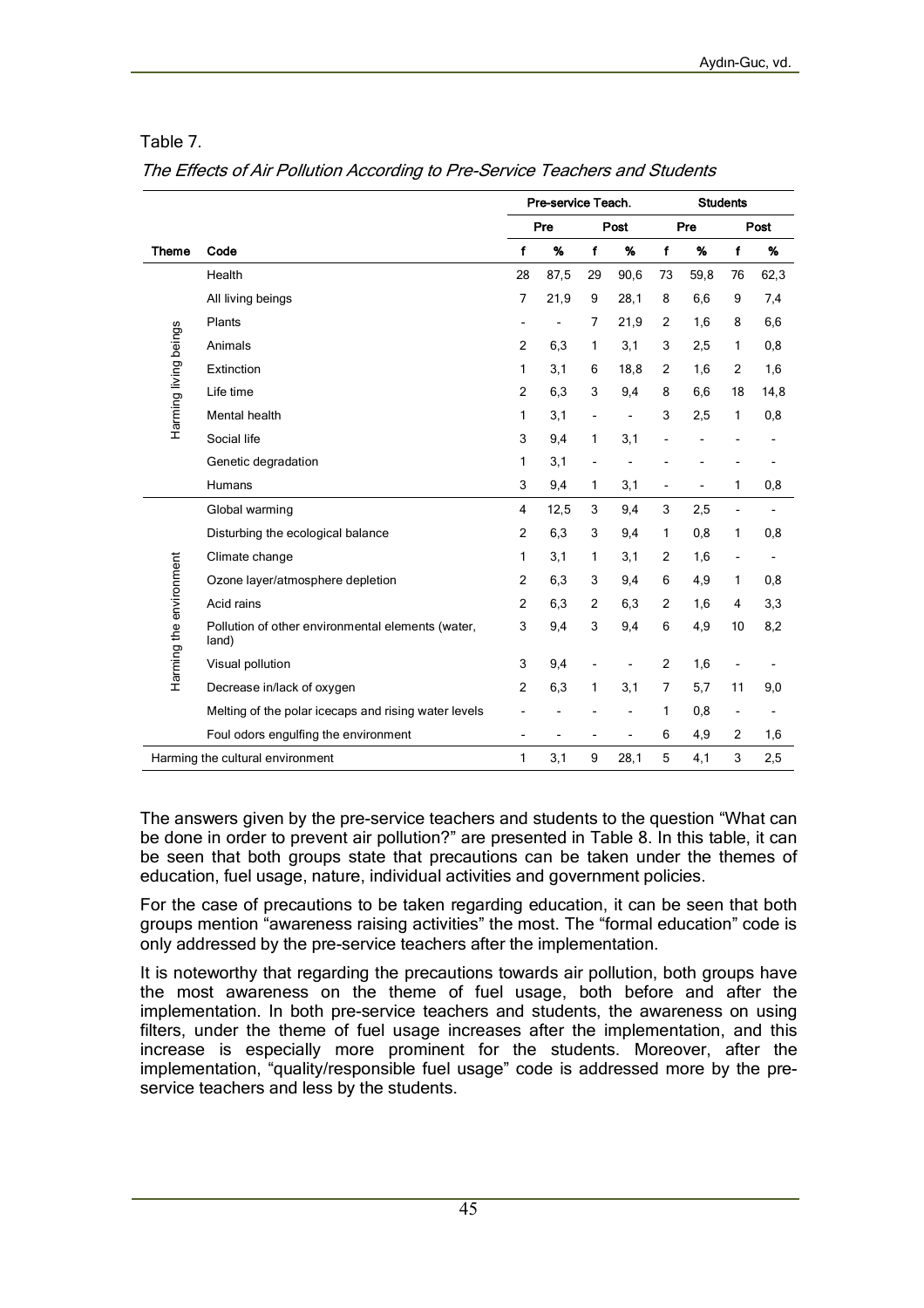Air Pollution Awareness in the Scope of the Community Service Practices Course: An Interdisciplinary Study

Table 8.

|                       |                                   |                | Pre-service Teach. |                          |                | <b>Students</b>         |                          |              |                       |  |
|-----------------------|-----------------------------------|----------------|--------------------|--------------------------|----------------|-------------------------|--------------------------|--------------|-----------------------|--|
| <b>Theme</b>          | Code                              |                | Pre                |                          | Post           | Pre                     |                          | Post         |                       |  |
|                       |                                   | $\mathbf{f}$   | %                  | $\mathbf{f}$             | %              | f                       | %                        | f            | %                     |  |
|                       | Awareness raising activities      | 18             | 56,2               | 18                       | 56,2           | $\overline{\mathbf{4}}$ | 3,3                      | 3            | 2,4                   |  |
| Education             | <b>Formal Education</b>           |                |                    | $\overline{2}$           | 6,3            |                         |                          |              |                       |  |
|                       | Filters                           | 20             | 62,5               | 26                       | 81,3           | 46                      | 37,7                     | 82           | 67,<br>$\overline{2}$ |  |
|                       | Chimney cleaning                  |                |                    | 1                        | 3,1            | $\overline{2}$          | 1,6                      | 3            | 2,5                   |  |
| Fuel usage            | Reducing gas emissions            |                |                    |                          |                | 1                       | 0,8                      | 1            | 0,8                   |  |
|                       | Reducing fossil fuel usage        | $\overline{2}$ | 6,3                |                          |                |                         |                          |              |                       |  |
|                       | Heat isolation                    | 1              | 3,1                |                          |                |                         |                          |              |                       |  |
|                       | Quality/responsible fuel usage    | 9              | 28,1               | 12                       | 37,5           | 36                      | 29,5                     | 22           | 18,<br>0              |  |
|                       | Forestation                       | 5              | 15,6               | $\overline{\mathbf{4}}$  | 12,5           | 24                      | 19,7                     | 13           | 10,<br>7              |  |
| Activities            | Preventing forest fires           | 3              | 9,4                | 4                        | 12,5           | 1                       | 0,8                      | 5            | 4,1                   |  |
| towards nature        | Protecting the nature             |                |                    |                          | Ĭ.             | 2                       | 1,6                      | 1            | 0,8                   |  |
|                       | Recycling                         | $\mathbf{1}$   | 3,1                | $\overline{a}$           | $\overline{a}$ | $\overline{a}$          | $\overline{a}$           | $\mathbf{1}$ | 0,8                   |  |
|                       | Reducing chemical substance usage | 4              | 12,5               | 9                        | 28,1           | 1                       | 0,8                      | 4            | 3,3                   |  |
| Individual activities | Using public transportation       | 5              | 15,6               | 14                       | 43,8           | 17                      | 13,9                     | 17           | 13,<br>9              |  |
|                       | Using renewable energy sources    |                |                    | $\overline{\phantom{a}}$ | $\overline{a}$ | 3                       | 2,5                      | 3            | 2,5                   |  |
|                       | Criminal action                   |                | $\overline{a}$     | $\overline{2}$           | 6,3            | $\mathbf{1}$            | 0,8                      | $\mathbf{1}$ | 0,8                   |  |
|                       | Inspection                        | 4              | 12,5               | 1                        | 3,1            |                         | $\overline{a}$           | 3            | 2,5                   |  |
|                       | Laws                              | 1              | 3,1                | 1                        | 3,1            |                         | $\overline{\phantom{0}}$ | 1            | 0,8                   |  |
| Government policies   | Urban planning                    | $\overline{2}$ | 6,3                | 1                        | 3,1            | 5                       | 4,1                      | 1            | 0,8                   |  |
|                       | Situation assessment, planning    | 1              | 3,1                |                          |                |                         |                          |              |                       |  |
|                       | Banning smoking                   |                |                    |                          |                | 1                       | 0,8                      | 1            | 0,8                   |  |

Actions to be Taken in Order To Prevent Air Pollution According to Pre-Service Teachers and Students

In the individual activities theme, while an increase can be observed for the "reducing the usage of chemical substances" and "using public transport" codes in pre-service teachers after the implementation, no significant change is observed for the students.

In the activities towards nature and government policies themes, small changes are encountered in the frequency of codes for both groups before and after the implementation. While in the question about the causes of air pollution the students responded with the "destruction of forests" code less after the implementation, in this question, the "preventing forest fires" code is mentioned more frequently for preventing air pollution.

The answers given by the pre-service teachers and students on the question "Do you think there is air pollution in Giresun?" are presented in Table 9. In this table, it can be seen that both groups state their opinions under the themes of "yes" "no" and "partially".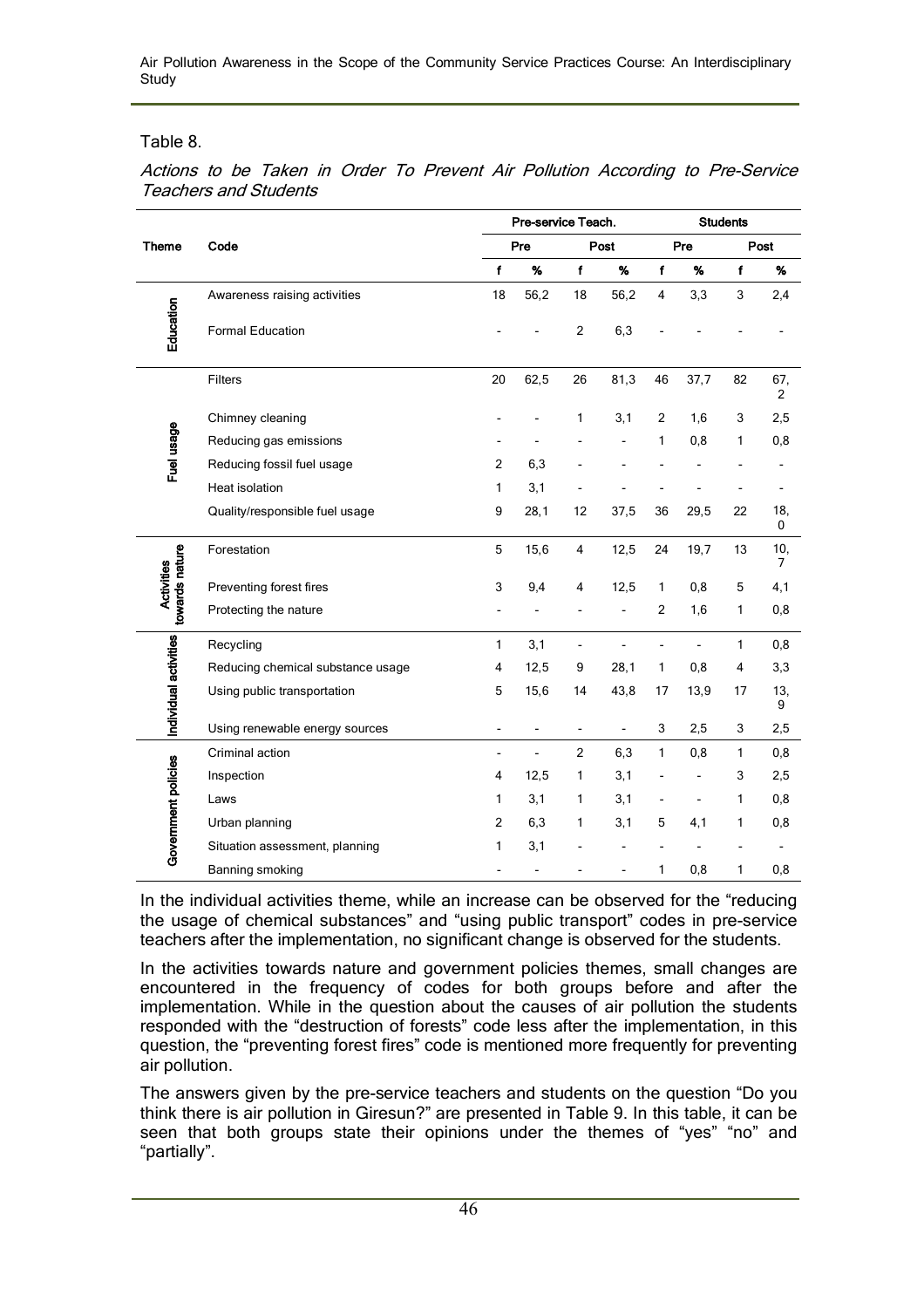#### Table 9.

#### Air Pollution in Giresun According to Pre-Service Teachers and Students

|              |                                                                                                     |                | Pre-service Teach. |                          |                          | <b>Students</b> |                |                |                          |  |
|--------------|-----------------------------------------------------------------------------------------------------|----------------|--------------------|--------------------------|--------------------------|-----------------|----------------|----------------|--------------------------|--|
| <b>Theme</b> | Code                                                                                                |                | Pre                |                          | Post                     |                 | Pre            | Post           |                          |  |
|              |                                                                                                     | f              | %                  | f                        | %                        | f               | %              | $\mathbf f$    | %                        |  |
|              | Air color                                                                                           |                | Ĭ.                 | Ĭ.                       | ÷,                       | $\overline{2}$  | 1,6            | 3              | 2,5                      |  |
|              | Foul odor                                                                                           |                |                    |                          |                          | 4               | 3,3            | 2              | 1,6                      |  |
|              | Coal usage                                                                                          | 19             | 59,4               | 13                       | 40,6                     | 22              | 18,0           | 13             | 10,7                     |  |
|              | Unfiltered chimneys                                                                                 | 1              | 3,1                | 1                        | 3,1                      | 7               | 5,7            | 10             | 8,2                      |  |
|              | Wastes                                                                                              | 1              | 3,1                | $\overline{\phantom{a}}$ | ÷,                       | 3               | 2,5            | 6              | 4,9                      |  |
|              | Bad quality/irresponsible fuel usage                                                                | 2              | 6,3                | $\overline{2}$           | 6,3                      | 14              | 11,5           | 9              | 7,4                      |  |
|              | Smoke                                                                                               | 11             | 34,4               | 5                        | 15,6                     | 77              | 63,1           | 60             | 49,2                     |  |
|              | Forest destruction                                                                                  | $\blacksquare$ | $\blacksquare$     | $\overline{\phantom{a}}$ | $\overline{\phantom{a}}$ | 10              | 8,2            | 9              | 7,4                      |  |
| Yes          | Harm to living beings                                                                               | 3              | 9,4                | 3                        | 9,4                      | 4               | 3,3            | 4              | 3,3                      |  |
|              | Not using public transportation (there are too<br>many private vehicles)                            |                |                    |                          | $\overline{a}$           | 9               | 7,4            | 12             | 9,8                      |  |
|              | Irresponsible behavior                                                                              |                |                    |                          | L,                       | 12              | 9,8            | 12             | 9,8                      |  |
|              | Personal care                                                                                       |                |                    |                          |                          | 1               | 0,8            | 4              | 3,3                      |  |
|              | Scientific deduction (the experiments we have<br>done)                                              |                |                    |                          |                          |                 |                | 2              | 1,6                      |  |
|              | Geographical structure/location                                                                     |                |                    | 4                        | 12,5                     | 2               | 1,6            | 2              | 1,6                      |  |
|              | No reason                                                                                           | $\overline{a}$ | $\overline{a}$     | $\overline{a}$           | $\overline{a}$           | 9               | 7,4            | 11             | 9,0                      |  |
|              | No factories                                                                                        | 1              | 3,1                | L,                       | $\overline{\phantom{a}}$ | 4               | 3,3            | 12             | 9,8                      |  |
|              | Woodland                                                                                            |                |                    |                          |                          |                 | $\overline{a}$ | 4              | 3,3                      |  |
|              | Transition to natural gas                                                                           |                |                    |                          |                          |                 | $\overline{a}$ | 4              | 3,3                      |  |
|              | Small city                                                                                          | 1              | 3,1                |                          |                          |                 |                | 4              | 3,3                      |  |
|              | Little industry                                                                                     | 1              | 3,1                |                          |                          |                 | $\overline{a}$ | $\overline{a}$ | $\overline{\phantom{a}}$ |  |
| $\tilde{z}$  | Responsible behavior                                                                                |                |                    |                          |                          |                 |                | 6              | 4,9                      |  |
|              | Clean environment                                                                                   |                |                    |                          |                          | 6               | 4,9            | $\overline{a}$ | $\overline{\phantom{a}}$ |  |
|              | Small number of vehicles                                                                            |                |                    |                          |                          |                 |                | 4              | 3,3                      |  |
|              | Scientific deduction (values between 0-53,<br>reports)                                              |                |                    |                          |                          |                 |                | 8              | 6,6                      |  |
|              | No reason                                                                                           | 1              | 3,1                | $\overline{\phantom{a}}$ | -                        | 2               | 1,6            | 8              | 6,6                      |  |
|              | There is none, according to the measurement<br>reports; however, the color of the air/coal<br>usage |                |                    | $\overline{c}$           | 6,3                      |                 |                |                |                          |  |
| Partially    | There is none, according to the measurement<br>reports; however geographical<br>structure/location  |                |                    | $\mathbf{1}$             | 3,1                      |                 |                |                |                          |  |
|              | Seasonal                                                                                            |                |                    | $\mathbf{1}$             | 3,1                      |                 |                |                |                          |  |

Before and after the implementation, the pre-service teachers who think that there is air pollution in Giresun show "coal usage" as the reason, and the students show "smoke in the air" as the reason the most. In both groups, the mentioning frequency of the other codes under the "yes" theme, and codes under "no" and "partially" themes are significantly low before and after the implementation. However, especially in the codes under the "there is not" theme, there is an increase for the students.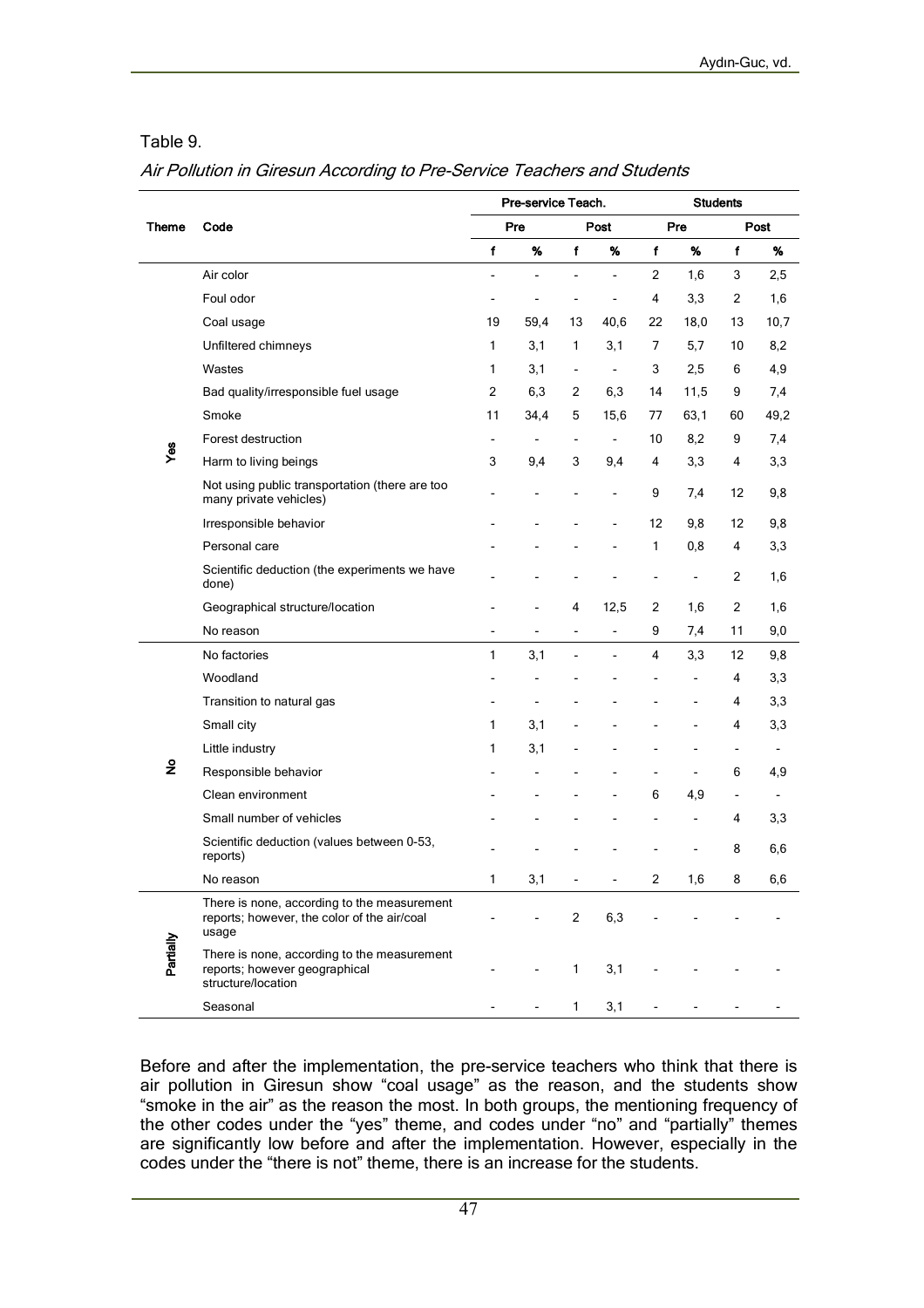The answers given by the pre-service teachers and students to the question "What kinds of regional or national activities/events do you encounter in your daily life about air pollution?" are presented in Table 10. It can be seen in this table that both groups respond under the themes of education, social events, heating, government policies, situation assessment and agricultural activities.

Table 10.

Regional or National Activities and Events That The Pre-Service Teachers and Students Encounter in Their Daily Lives About Air Pollution

|                            |                                                                                                                                                                                                                                           |                | Pre-service Teach. |                          |                          | <b>Students</b> |      |                |      |
|----------------------------|-------------------------------------------------------------------------------------------------------------------------------------------------------------------------------------------------------------------------------------------|----------------|--------------------|--------------------------|--------------------------|-----------------|------|----------------|------|
| Theme                      | Code                                                                                                                                                                                                                                      |                | Pre                |                          | Post                     | Pre             |      | Post           |      |
|                            |                                                                                                                                                                                                                                           | f              | %                  | f                        | %                        | f               | %    | f              | %    |
|                            | Scientific activities (panel, symposium, conference,<br>meeting)                                                                                                                                                                          |                |                    | 1                        | 3,1                      |                 |      |                |      |
| Education                  | Awareness raising activities (campaigns, slogans,<br>service<br>public<br>announcements,<br>seminars.<br>presentations, theatre plays,<br>application<br>poems,<br>TV.<br>practices.<br>our<br>project.<br>newspapers,<br>advertisements) | 1              | 3,1                | 13                       | 40,7                     | 21              | 17,2 | 28             | 22,9 |
|                            | Information from teachers                                                                                                                                                                                                                 |                |                    |                          |                          | 1               | 0,8  |                |      |
|                            | Rally, protest, awareness activities (trekking)                                                                                                                                                                                           | 2              | 6,3                | 1                        | 3,1                      | 4               | 3,3  | 10             | 8,2  |
| Social<br>events           | Institutions/clubs,<br>associations.<br>environment<br>protectors, Greenpeace, World Health Organization                                                                                                                                  | 5              | 15,6               | 6                        | 18,8                     | 20              | 16,4 | 12             | 9,8  |
|                            | Filter usage preference                                                                                                                                                                                                                   |                |                    |                          |                          | 2               | 1,6  | 2              | 1,6  |
| Heating                    | Natural gas usage preference                                                                                                                                                                                                              | $\overline{2}$ | 6,3                |                          |                          | 1               | 0,8  |                |      |
|                            | Smoking ban, smoke-free air space project                                                                                                                                                                                                 |                |                    | 6                        | 18,8                     |                 |      | 1              | 0,8  |
| <b>Government Policies</b> | Exhaust/criminal<br>public<br>action,<br>increasing<br>transportation                                                                                                                                                                     |                |                    |                          |                          | 1               | 0,8  | 2              | 1,6  |
|                            | Activities of ministry of environment and urbanization                                                                                                                                                                                    |                |                    |                          |                          | 4               | 3,3  | 6              | 4,9  |
|                            | Protocols between countries, treaties, KYOTO                                                                                                                                                                                              |                |                    | 2                        | 6,3                      |                 |      | 2              | 1,6  |
|                            | Important days and weeks                                                                                                                                                                                                                  |                |                    | $\overline{\phantom{0}}$ |                          | 1               | 0,8  | 1              | 0,8  |
|                            | <b>Situation Assessment (Surveys)</b>                                                                                                                                                                                                     | 2              | 6,3                | $\overline{\phantom{a}}$ | $\overline{\phantom{0}}$ | 13              | 10,7 | $\overline{7}$ | 5,7  |
|                            | Agricultural activities (Forestation)                                                                                                                                                                                                     | 5              | 15,6               | 5                        | 15,6                     | 11              | 9,0  | $\overline{7}$ | 5,7  |
|                            | I do not encounter any                                                                                                                                                                                                                    | 5              | 15,6               | 5                        | 15,6                     | 18              | 14,8 | 15             | 12,3 |

It can be seen that in both groups, the frequency of mentioning the codes under the education theme is quite low before the implementation, and there is a noticeable increase especially in the "awareness raising activities" code for the pre-service teachers after the implementation. Moreover, the codes under social events, heating, government policies, situation assessment and agricultural activities themes show no significant change in mentioning frequency after the implementation.

### Results Obtained from Semi Structured Interviews

The interviews indicate the evaluation of the pre-service teachers about the CSPC process. The responses of the pre-service teachers to the question "Do you think the work you have done is successful?" are presented in Table 11.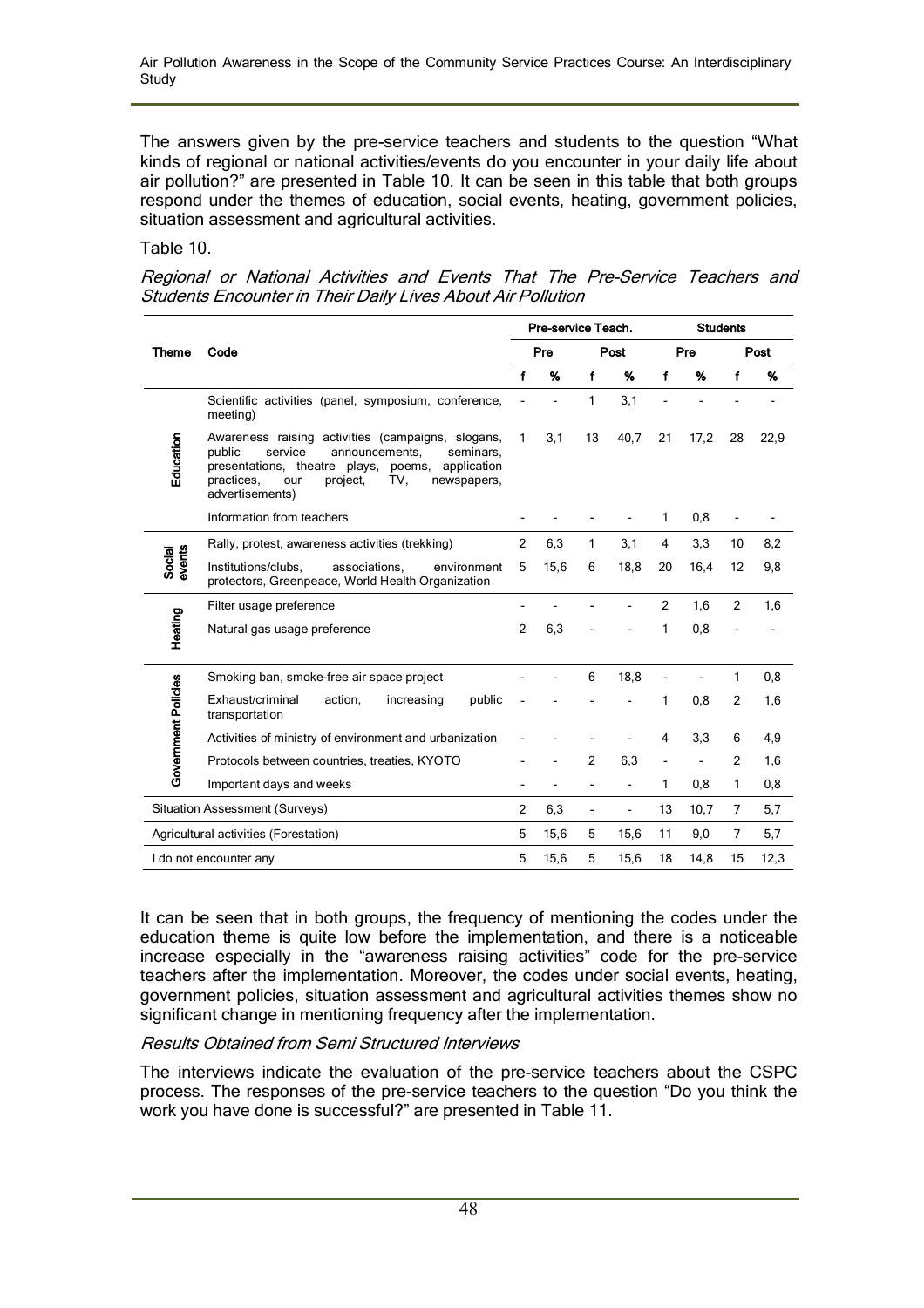## Table 11.

| Theme   | Category                                                                                   | Code                                                                            |   |  |
|---------|--------------------------------------------------------------------------------------------|---------------------------------------------------------------------------------|---|--|
|         | Successful                                                                                 | Raising awareness on air pollution                                              |   |  |
|         |                                                                                            | Receiving positive feedbacks from the students                                  |   |  |
| General |                                                                                            | The implementation in general going well                                        |   |  |
| aim     | Partially<br>successful                                                                    | The concepts about air pollution not being at a suitable level for the students |   |  |
|         |                                                                                            | Learning process not being fully actualized                                     |   |  |
|         |                                                                                            | Working in different places during the implementation                           |   |  |
|         | don't know<br>Not watching the seminars given by the other groups at schools               |                                                                                 |   |  |
|         | Successful                                                                                 | The seminars given at schools being effective                                   | 6 |  |
| Aim of  | The seminars given at schools going well                                                   |                                                                                 | 3 |  |
| the     |                                                                                            | Receiving positive feedbacks from the students                                  | 2 |  |
| groups  | Partially                                                                                  | Difficulty in attracting the attention of the students in seminars              | 3 |  |
|         | successful<br>The physical conditions in which the seminars were conducted being different |                                                                                 |   |  |

The Opinions of The Pre-Service Teachers on Whether The Work Done Within The Scope of The Course is Successful

According to Table 11, the pre-service teachers in general have responded that the work done has been successful in terms of the general aim and group aims. Moreover, the pre-service teachers have stated that the concepts about the air pollution are not at suitable levels for the students, the learning process have not been fully actualized and they conducted the work at different locations throughout the implementation; all of which have negative impact in achieving the general aims of the study. One of the preservice teachers has stated that he/she has not attended the seminars given by the other groups at schools as audience and therefore has no idea whether the study has been successful in general terms. In addition, pre-service teachers also have stated that they have partially succeeded due to difficulties in attracting the attention of the students during seminars and the fact that the physical conditions of the locations of seminars being different each time. The answers given by the pre-service teachers to the question "Do you think you serve the community with this study?" are presented in Table 12.

### Table 12.

The Opinions of The Pre-Service Teachers on The Aim of The Course For Serving The **Community** 

| Category            | Code                                                                                                             |   |
|---------------------|------------------------------------------------------------------------------------------------------------------|---|
| Serve the community | Raising air pollution awareness at a young age                                                                   | 6 |
|                     | Attracting the community's attention to the subject of air pollution                                             |   |
| Partially serve the | The target audience being restricted to primary school students<br>The subject being restricted to air pollution |   |
| community           |                                                                                                                  |   |

The pre-service teachers frequently mention raising awareness on air pollution at a young age and attracting the community's attention to the subject of air pollution, and consider themselves serving the community in this respect with the work they have done for the course. There are also some pre-service teachers who think that the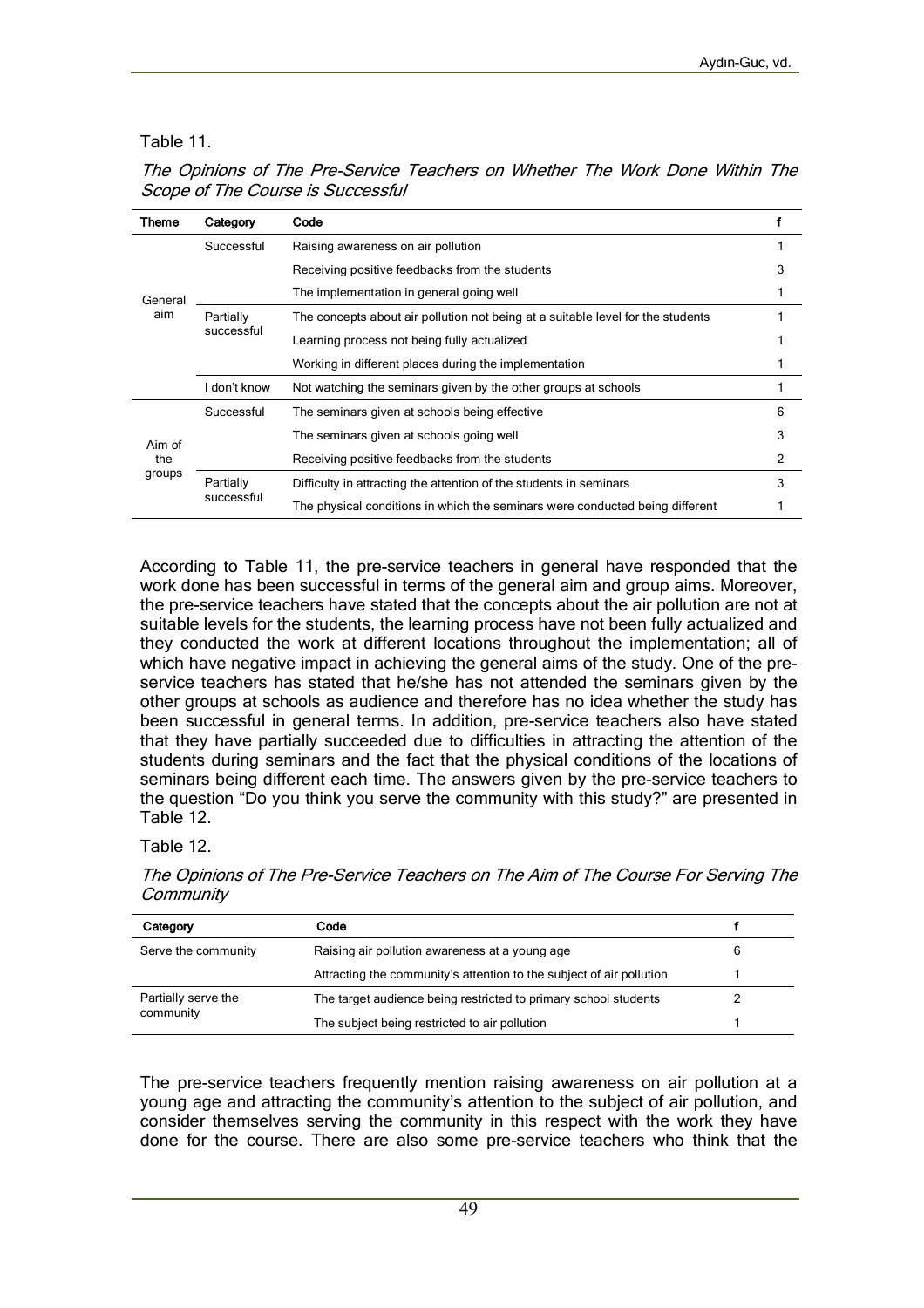course work partially served the community due to the subject and target audience choice (Table 12).

The answers given by the pre-service teachers to the question "Has the work done by the other groups contributed to your knowledge?" are presented in Table 13.

#### Table 13.

| Opinions of Pre-Service Teachers About The Knowledge Gained From Other Groups |  |  |
|-------------------------------------------------------------------------------|--|--|
| Within The Context of The Course                                              |  |  |

| Group                   | Code                                                                         | f              |
|-------------------------|------------------------------------------------------------------------------|----------------|
| Turkish                 | Gasses that have roles in air pollution (CFC, CO2, )                         | $\mathfrak{p}$ |
|                         | Concepts and definitions for air pollution                                   | 3              |
|                         | Definition of air pollution                                                  | 2              |
|                         | No explanation                                                               | 1              |
| Social Sciences         | Natural and human causes of air pollution                                    | 1              |
|                         | Levels of air pollution in different countries                               |                |
|                         | Nothing (familiar topics)                                                    | 1              |
|                         | No explanation                                                               | 5              |
| <b>Natural Sciences</b> | Effects of air pollution (negative effects on living beings, humans, nature) | $\overline{2}$ |
|                         | Possible experiments about air pollution                                     | 1              |
|                         | Which gas causes which disease                                               |                |
|                         | Nothing (familiar topics)                                                    | 1              |
|                         | No explanation                                                               | 3              |
| <b>Mathematics</b>      | Demonstrating the rates of gases over the years with tables and graphs       | 3              |
|                         | Limit values for air pollution                                               | 4              |
|                         | No explanation                                                               | 1              |
| Public                  | Impact of air pollution in different countries                               | 2              |
| Administration          | Action taken by various countries in order to prevent air pollution          |                |
|                         | Nothing (familiar topics)                                                    |                |
|                         | No explanation                                                               | 4              |

It should be noted that the knowledge gained by the pre-service teachers from the other groups about air pollution throughout this course is generally in accordance with the focus points, content and discipline of the groups (Table 13). One of the participants state that he/she has learnt about "levels of air pollution in different countries" from the social sciences group, while the topic is in fact covered in the public administration discipline. It can be seen that pre-service teachers especially mention the contents covered by the groups working on Turkish and Mathematics disciplines. Some of the pre-service teachers make no mention of the topics learnt from social sciences, natural sciences and public administration groups. The answers given by the pre-service teachers to the question "What are your thoughts on the implementation of this study?" are presented in Table 14.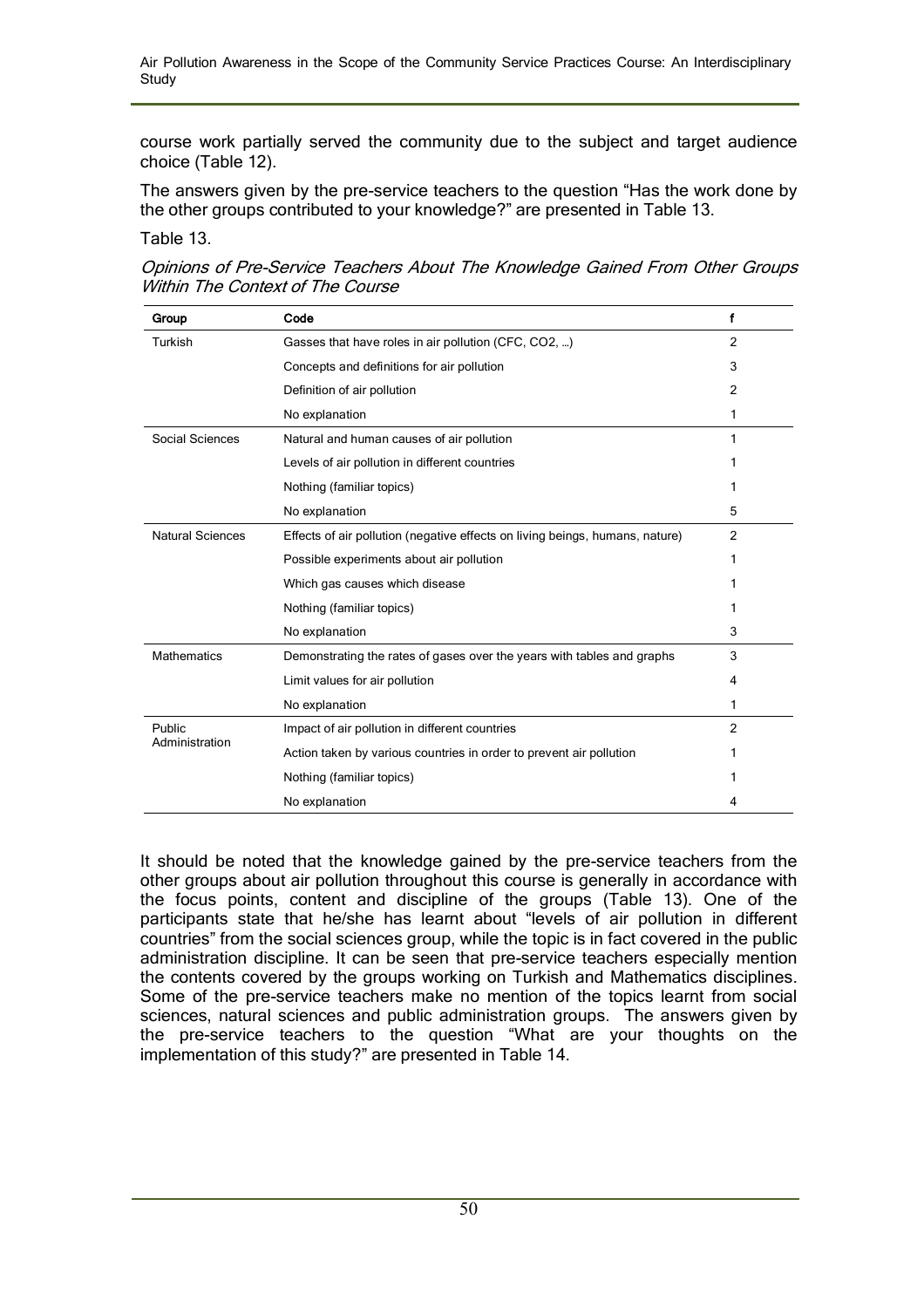### Table 14.

|  |  |  | Opinions of the Pre-Service Teachers on The Implementation of The Course |  |
|--|--|--|--------------------------------------------------------------------------|--|
|  |  |  |                                                                          |  |

| <b>Theme</b>        | Category                    | Code                                                              | f              |  |  |
|---------------------|-----------------------------|-------------------------------------------------------------------|----------------|--|--|
|                     | Experience                  | Gaining teaching experience                                       |                |  |  |
|                     |                             | Encountering students in an early stage of teacher education      |                |  |  |
|                     |                             | Realizing the importance of providing feedback to the students    |                |  |  |
|                     | Learning                    | Being permanent                                                   |                |  |  |
|                     |                             | Learning new things                                               |                |  |  |
| Positive            | Group work                  | Having balanced workload among group members                      |                |  |  |
| opinion             |                             | The group work being successful                                   |                |  |  |
|                     | Consultant's attitude       | Motivation from consultants                                       | 1              |  |  |
|                     | Interdisciplinary education | Learning how to teach interdisciplinary subjects                  | 8              |  |  |
|                     | Feelings                    | Entertaining/pleasing                                             |                |  |  |
|                     |                             | Group work being pleasing                                         | $\overline{2}$ |  |  |
|                     |                             | Teaching without the stress of grading                            | $\overline{2}$ |  |  |
|                     | Group work                  | The group work not being balanced                                 |                |  |  |
|                     |                             | Groups being too crowded                                          |                |  |  |
|                     |                             | Failing to achieve group integrity during seminars                | 1              |  |  |
|                     |                             | Having troubles in gathering together                             | 2              |  |  |
|                     | Consultant's attitude       | Making negative comments                                          | 3              |  |  |
|                     |                             | Having problems with the consultants                              |                |  |  |
| Negative<br>opinion | Teacher's attitude          | Negative attitudes from primary school teachers                   |                |  |  |
|                     | Time                        | The implementation period being too long                          |                |  |  |
|                     | Volunteering                | Not being willing to conduct such study                           |                |  |  |
|                     | Interdisciplinary education | The chosen subject not being suitable for interdisciplinary study | $\overline{2}$ |  |  |
|                     | Feelings                    | The whole process being tiresome                                  | 1              |  |  |
|                     |                             | The whole process being hard                                      | 2              |  |  |
|                     |                             | The whole process being stressful                                 | 1              |  |  |

It should be noted that the positive opinions of the pre-service teachers on the implementation are more than the negative opinions (Table 14). It can be seen that the most frequently mentioned positive aspect is gaining teaching experience and the least frequent positive aspect is the attitude of the consultants. On the other hand, most frequent negative opinions are on the group work and least frequent are on timing. It can be observed that the participants state both negative and positive opinions on group work, consultant's attitude, interdisciplinary education and feelings throughout the implementation.

#### **Discussion**

In this section, the results obtained from this study which has been devised in order to determine the impact of interdisciplinary activities performed within the context of CSPC on the air pollution awareness is discussed under several aspects.

Determining the Awareness of Pre-service Teachers on Air Pollution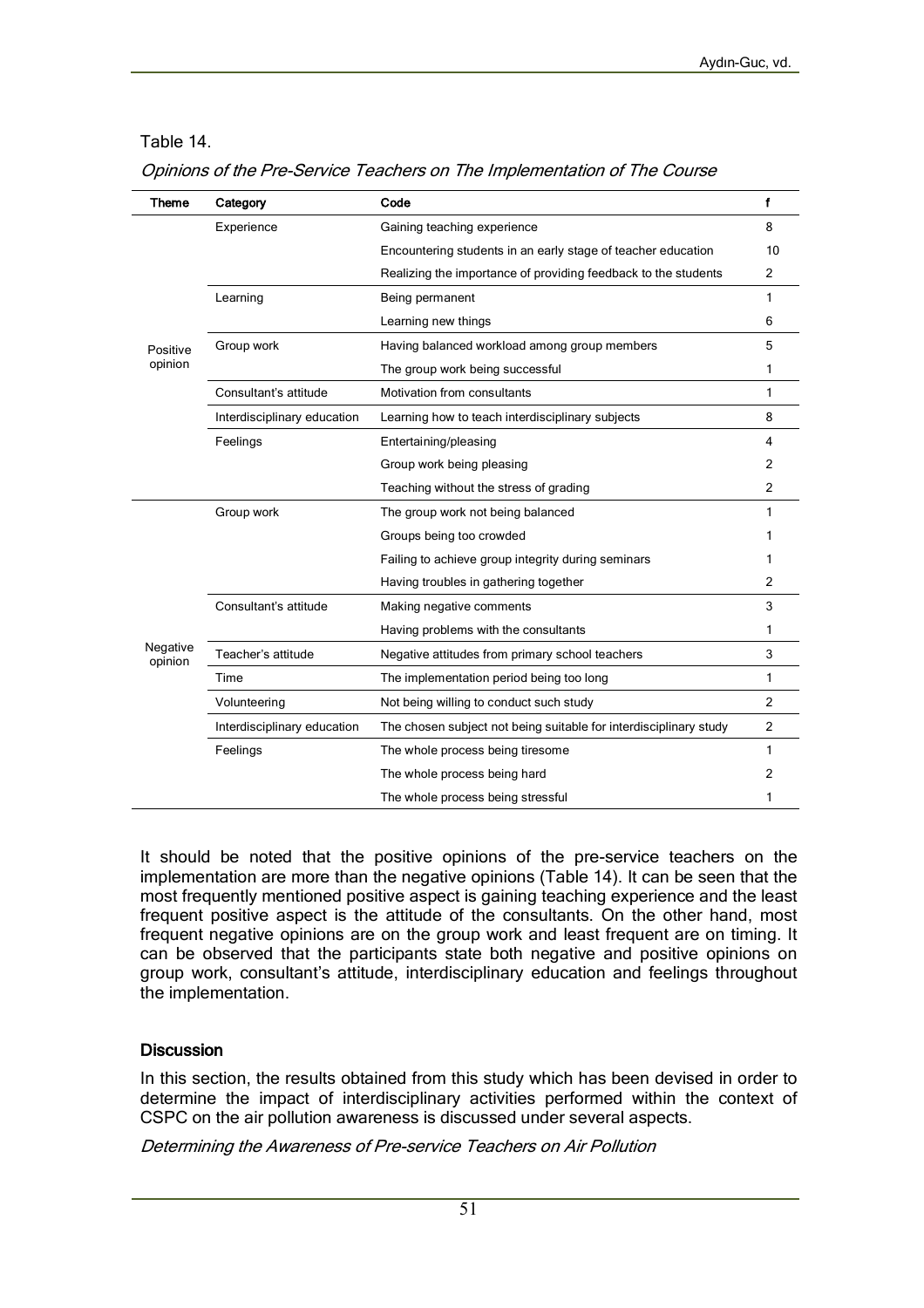The results from the KWL form indicate that the pre-service teachers do not have knowledge on the activities for raising awareness for actions to take in order to prevent air pollution and related government policies prior to the implementation of the study, but have the willingness to learn more on this matter. After the implementation, the preservice teachers have stated that they gained knowledge on these subjects. Beaumont et al. (1999) establish that the society has an expectation to be informed on air pollution and in this respect, state that the increase in level of knowledge would raise awareness and this in turn can be effective in acting more carefully. The fact that the pre-service teachers of today, who will become the teachers in the future, are aware of their lack of knowledge on air pollution and with this study have compensated for this to some extent, is a light of hope for the living conditions of future generations. Despite not being among their expectations prior to the implementation, the pre-service teachers have stated in the KWL form that by the end of the study, they have learnt new statistical information about the current situation of air pollution. Statistical information can often be the driving force for noticing the direness of the current situation and taking preventive actions accordingly. Ostro (2004)' states that in order for the society to have awareness on air pollution and take precautions for the future, sharing statistical information on the effects of air pollution is beneficial.

Comparing the pre- and post-application results of the APAQ form, it can be noted that although pre-service teachers see lack of education as the main cause of air pollution prior to the implementation, they almost never mention this subject after the implementation. This situation can be attributed to the increase in frequency of mentioning other factors, as well as to the fact that they hold other aspects more important than education. Moreover, it is evident that the pre-service teachers mostly mention the necessity of education as actions to take in order to prevent pollution, both before and after the implementation. Works in the literature also indicate education as the most essential solution for the problems regarding the environment (Şimşekli, 2004; Değirmenci, 2012).

In addition, the pre-service teachers have also gained awareness on the interdisciplinary nature of the subject of air pollution. Uğurlu & Demirer (2008) who emphasize the importance of noting the interdisciplinary nature of environmental issues, demonstrate this with the example of an environmental engineer and a manager dealing with the environmental issues. While the steps taken by the environmental engineer can be ineffective due to lacking knowledge on management or economy, the case is also similar with the manager who may be just as ineffective due to lack of knowledge on engineering. Therefore, environmental issues should be handled with an interdisciplinary approach in order to prevent such inconveniences. In various studies on environment education, it has been emphasized that this education should be given with an interdisciplinary approach, and it is noted that otherwise specific concerns inherent to disciplines may prevent raising awareness (Bonnett & Williams, 1998; Hamalosmanoğlu & Güven 2014; Karataş & Aslan, 2012). In this respect, it can be stated that this study achieves raising awareness that overcomes the specific concerns of different disciplines to some extent.

It is noted that after the implementation, both in KWL form and in APAQ, the preservice teachers lean more towards the scientific definition of air pollution, and provide detailed answers. This may indicate that the knowledge of pre-service teachers on the scientifically accurate description of air pollution has increased. Moreover, after the implementation, the pre-service teachers focus more on the causes of air pollution, which may imply that without ignoring the effects of air pollution, they think the causes are more important. This can be interpreted as there is an increase in the awareness of pre-service teachers on taking preventive measures before the pollution takes place. Removing the source of the problem before the emergence of the problem is essential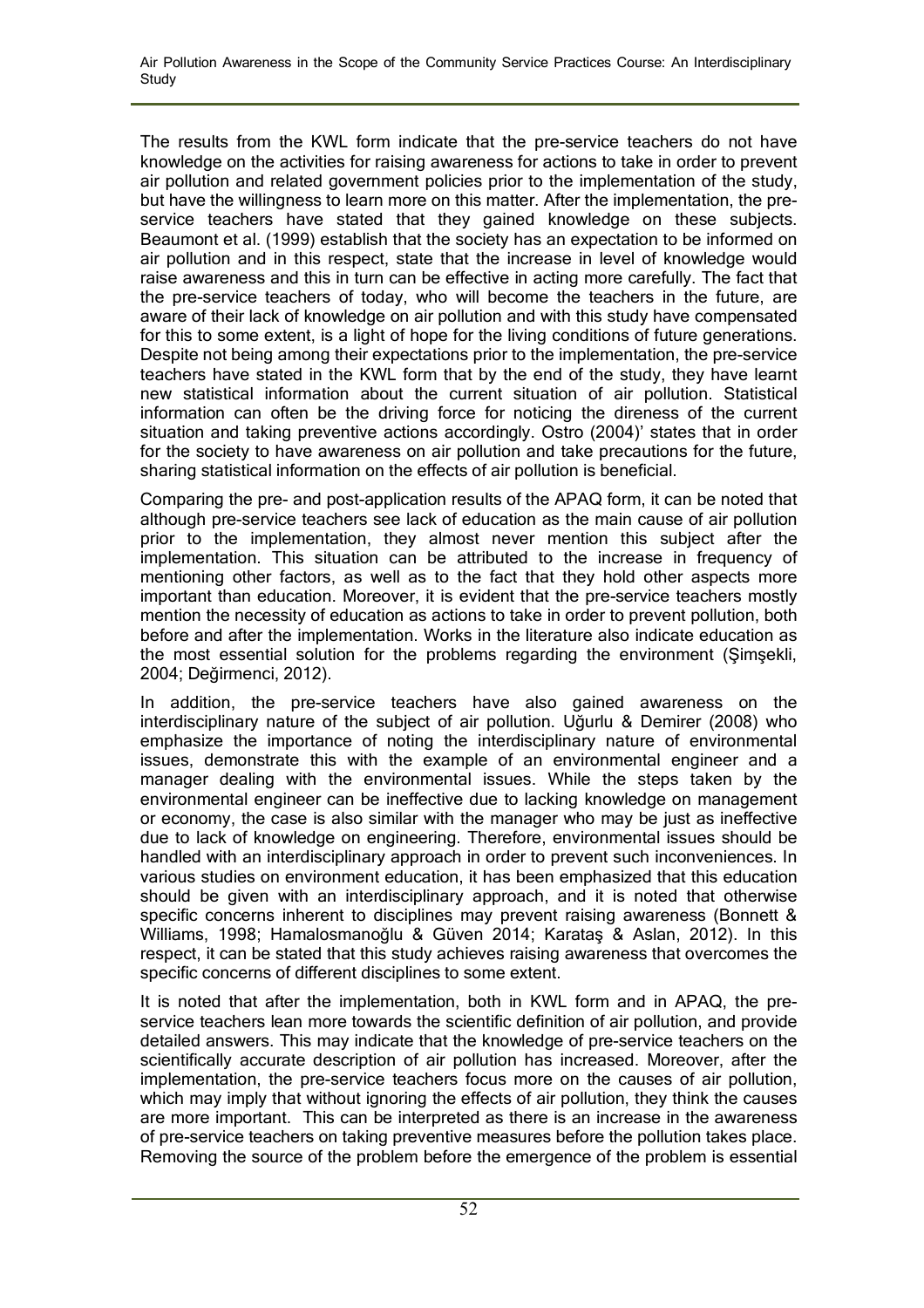and this practice requires education (Şimşekli, 2004). Low levels of knowledge and awareness of individuals on environmental problems are important causes of negative attitude and behavior towards these problems, so it is highly essential that the preservice teachers, who are the educators of future generations, are guided with a goal oriented and planned education in order to prevent the environmental problems (Güven & Aydoğdu, 2012).

In the APAQ form applied after the implementation, the pre-service teachers mention both natural and human causes of air pollution and they can explain these causes in a more comprehensive manner than before the implementation. Similarly, while stating the causes of air pollution in the KWL form, they mention the harmful gases by their names. The fact that the pre-service teachers can explain the causes of air pollution in a systematical manner by using scientific expressions indicate the increase in their knowledge on the subject as well as the development in their awareness. In order for pre-service teachers who want to share the regional studies on air pollution with their students should know the related basic concepts in order to comprehend what they read on the subject. In this respect, it can be said that this study is successful. On the other hand, the implementation is not as effective at the expected level in raising awareness on natural causes, because other than volcanic eruptions, natural causes are not mentioned much after the implementation. This can be due to the fact that there are not many natural causes leading to air pollution in the region where the study has been conducted. On the other hand, the pre-service teachers can be regarding the human causes to be more effective than the natural causes in creating pollution. Nevertheless, the pre-service teachers being more aware of the natural causes, even partially after the implementation, will in turn lead them to be more aware on the necessity of taking precautions against possible related issues. There is a study in the literature that explains the lethal impact of the air pollution in Malaysia caused by a forest fire that occurred in Indonesia due to natural causes (Sastry, 2002). It is also seen that both before and after the implementation, very few pre-service teachers mention the code for deforestation/destruction of forests as the cause of pollution and as means of preventing pollution, as well as not mentioning the forest destruction as the cause of air pollution in Giresun region at all. In light of these three cases and also taking the fact that Giresun is famous for its green nature and has large pine forest areas, it can be inferred that the pre-service teachers do not consider forest destruction as one of the causes of pollution.

It is noteworthy that the frequency of mentioning exhaust smoke emission, heating and personal care as human causes for pollution increased more than industry after the implementation. This situation can be interpreted as the pre-service teachers being more aware of their contribution or the contribution of individuals of around them to the air pollution. Similarly, while talking about the precautions against air pollution, the preservice teachers mostly mention the individual efforts that they can perform more after the implementation. Since it would be a utopic approach to expect a small number of individuals and institutions who are experts on environment to prevent the environment/air that everyone pollutes, it is necessary that each individual is aware of the responsibility in carrying his/her individual activities by taking care of the environment (Uğurlu & Demirer, 2008). In this respect, it is hoped that the pre-service teachers who are aware of the human causes of air pollution would be one step ahead of other pre-service teachers in both controlling their own actions and raising awareness on their future students.

The pre-service teachers mostly mention the harm done on humans for the effects of air pollution. While no pre-service teacher mentions the harms caused by the air pollution on plant life before the implementation, they mention this issue afterwards, which implies that they no longer view the issue with just the human aspects and they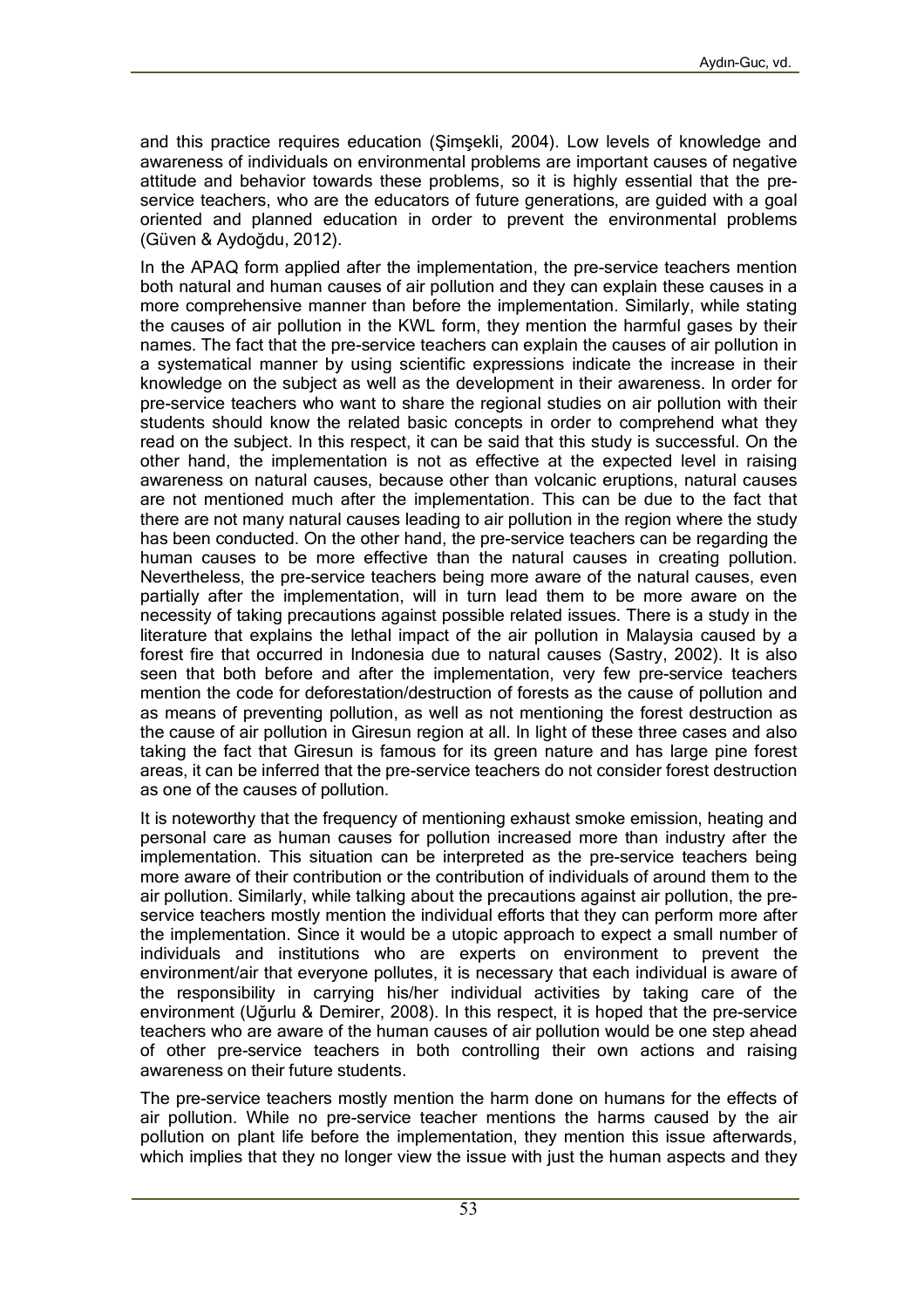have become aware to the fact that other living organisms can also be negatively affected by air pollution. Similarly, while almost none of them mention the impact of pollution on the cultural heritage before the implementation, it is observed that the preservice teachers address this issue among the negative effects of air pollution after the implementation. The views of pre-service teachers about the air pollution in the Giresun region in which the study has been conducted have not changed much after the implementation. Since it was winter time for Giresun during the implementation, the smoke and pollution accumulating due to solid fuel consumption in the densely populated areas of the city can be observed even with the naked eye. According to Giresun Province Environmental Status Report (MEU, 2012), Giresun encounters air pollution throughout the year and the air around the province can be considered quite clean, but there is seasonal air pollution due to coal consumption during winter. Although activities have been conducted that emphasize the air pollution in Giresun at the time of the implementation is seasonal, these activities have not been effective as expected in raising the awareness to the desired level. Individuals being aware of the fact that the air pollution is seasonal would be beneficial for acting more responsibly regarding the preventive measures (Mayer, 1999).

It is observed that before the implementation, the pre-service teachers are almost completely unaware of regional or national activities related to air pollution in their daily lives. Mentioning the awareness raising activities after the implementation can be an indication of the fact that the conducted study has a positive impact in this regard. Moreover, despite the fact that none of the pre-service teachers mention the practices regarding the government policies, after the implementation, they mention the indoors and outdoors smoking ban enforced with the "Protect Your Air: Smoke-free Air Space" project (URL-2; URL-3) developed by the Ministry of Health under the context of their campaign against tobacco usage. On the other hand, expected level of awareness could not be raised with this study on the international institutions, protocols or treaties. It is observed that the pre-service social sciences teachers do not include international institutions or convention in their remarks about the social participation for environmental issues (Karatekin, Kuş, & Merey, 2014). This situation indicates that not only pre-service classroom teachers but also pre-service teachers from various branches have low level of awareness in similar issues.

### Determining the Level of Awareness on Air Pollution in Primary School Students

According to the results obtained from APAQ, after the implementation, similar to preservice teachers, students also tend towards the scientific description of air pollution and provide detailed answers, and they mention the causes more than the effects in order to explain the pollution. They most frequently mentioned human causes and the increase in harmful gases or polluters in the atmosphere in order to define the air pollution. In contrast to pre-service teachers, after the implementation, there is an increase in the frequency of the answer of industry for the cause of air pollution. In addition, similar to the pre-service teachers, there is an increase in the frequency of exhaust emissions and personal care products answers as the causes for pollution, while the frequency of mentioning heating has remained nearly constant after the implementation. As the youngest members of the society today and decision makers of the future, the primary school students being aware of the causes of air pollution and knowing the roles of human activities in this issue brings hope for the future livable environmental conditions. Although environmental education can be given to people at all ages, an education starting at a young age (primary school) can have more successful outcomes (Budak, 2008; Değirmenci, 2012; Karataş & Aslan, 2012; Darçın & Sert Çıbık, 2009; Seçgin, Yalvaç, & Çetin, 2010; Ünal & Dımışlı, 1999). However, as with the case of pre-service teachers, the conducted practices are not effective in raising awareness on the natural causes of air pollution. This can give an idea on the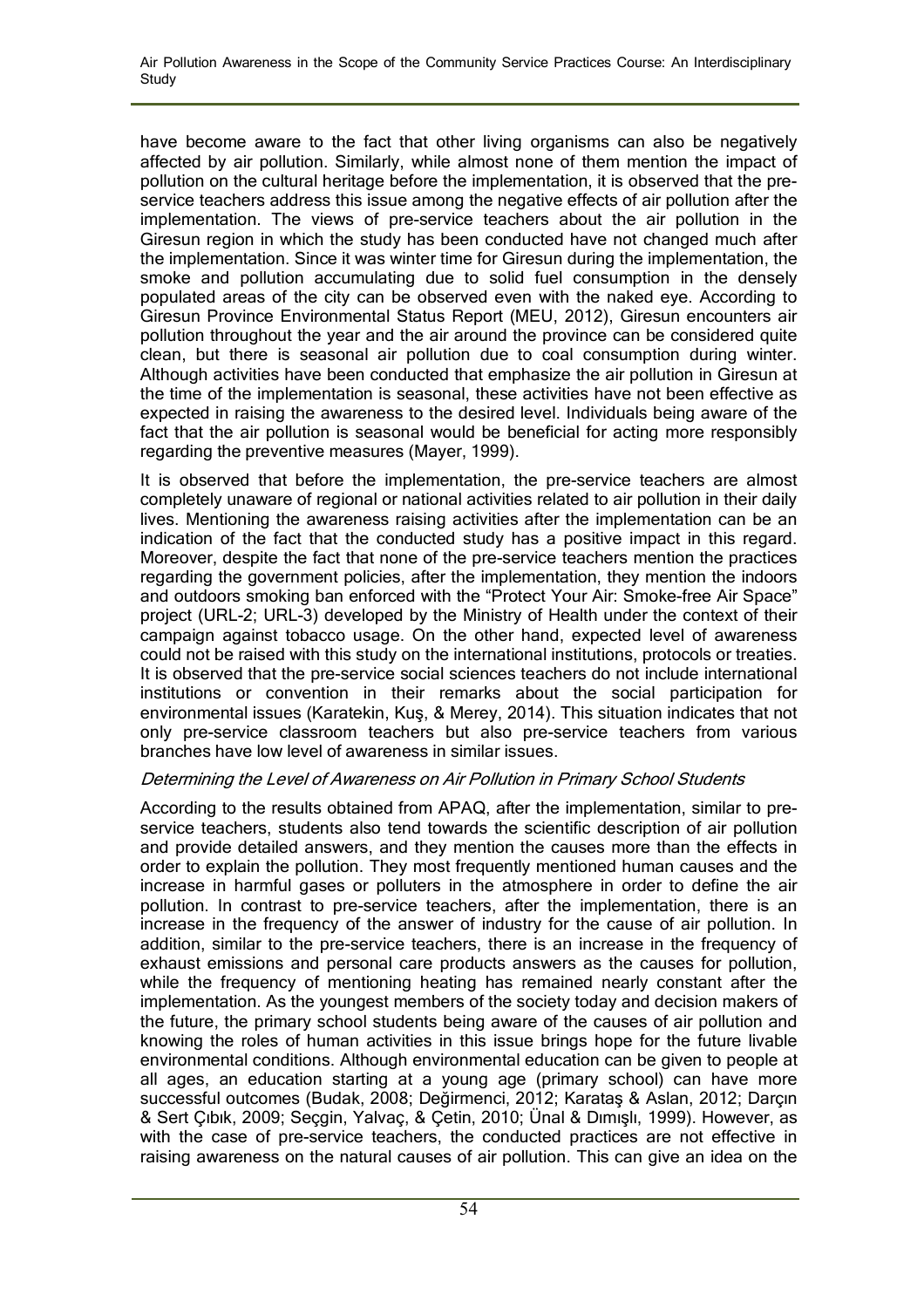importance of teachers in raising awareness of students on an issue. Insufficient level of awareness in pre-service teachers as well as in the students can be due to the fact that these issues have not been properly emphasized during the seminars. However, since the students are unable to respond to the pollution from natural causes, they may have overlooked this issue, or they may be considering the human causes to be more important than the natural causes. Air pollution from natural causes should not be undermined, because pollution is not only an outcome of human causes, but rather a complex interaction of natural and human causes (Mayer, 1999).

Regarding the precautions against air pollution, it is proposed that there is a relation between the decrease in the answers of the students related to the quality/responsible fuel consumption and increase in the answers related to filter usage after the implementation. Due to the fact that the study groups are in Giresun and the usage of natural gas in this city is not yet widespread, the precautions against low quality fuel consumption are emphasized during the implementation. In this context, this result is expected. The students mention very little about the educational activities that can be carried out in order to prevent air pollution, despite the fact that teachers frequently address this topic after the implementation. The difference can be caused from the differences in the points of views of the students and pre-service teachers. The preservice teachers may have addressed this issue frequently because they will be able to carry out educational activities as the future teachers. Similar to the pre-service teachers, students also show no increase in their awareness about the precautions that can be taken against air pollution. This may again be attributed to the importance of the teacher in raising awareness and the fact that these issues have not been properly addressed during the activities performed.

Prior to the implementation, while almost all the students have stated that there is air pollution in Giresun, there is a significant increase in the number of students who state that there is no pollution after the implementation. This outcome is close to expectations, but is not exactly the anticipated result, because according to the Giresun Province Environmental Status Report (MEU, 2012), there is seasonal air pollution in Giresun, in which the study has been conducted. However, there is no mention of year round air pollution. Therefore, it is expected that the students answer this question as "partially". This can be interpreted as the pre-service teachers not addressing the topic of seasonal pollution in their activities, as well as the students giving a general answer to a question asked in a general manner.

In the answers related to the regional or national events and activities about air pollution the students encounter in their daily lives, there is significant increase only in the answers about the education theme. This may imply that the educational activities have impact on the students. However, the fact that there is no increase in other themes indicates that the students' attention could not be attracted to activities around these themes during the implementation. Since a similar situation is also the case for pre-service teachers, it is also expected for the students, because it is the teachers who will raise the awareness of the students, and one cannot expect the teachers raise the awareness of the students when they lack the awareness themselves. Therefore, in environmental education, it is essential that the primarily the pre-service teachers receive an education/training that will enable them to gain knowledge and awareness about the subject (Alım, 2006; Özdemir & Yapıcı, 2010; Sert Cibik & Darcin, 2009; Ünal & Dımışlı, 1999).

#### Determining the Opinions of the Pre-service Teachers on CSPC

According to the results of the interviews, the activities carried out by the pre-service teachers within the scope of the course have been successful, community service purpose has been fulfilled, and the different groups created have gained fresh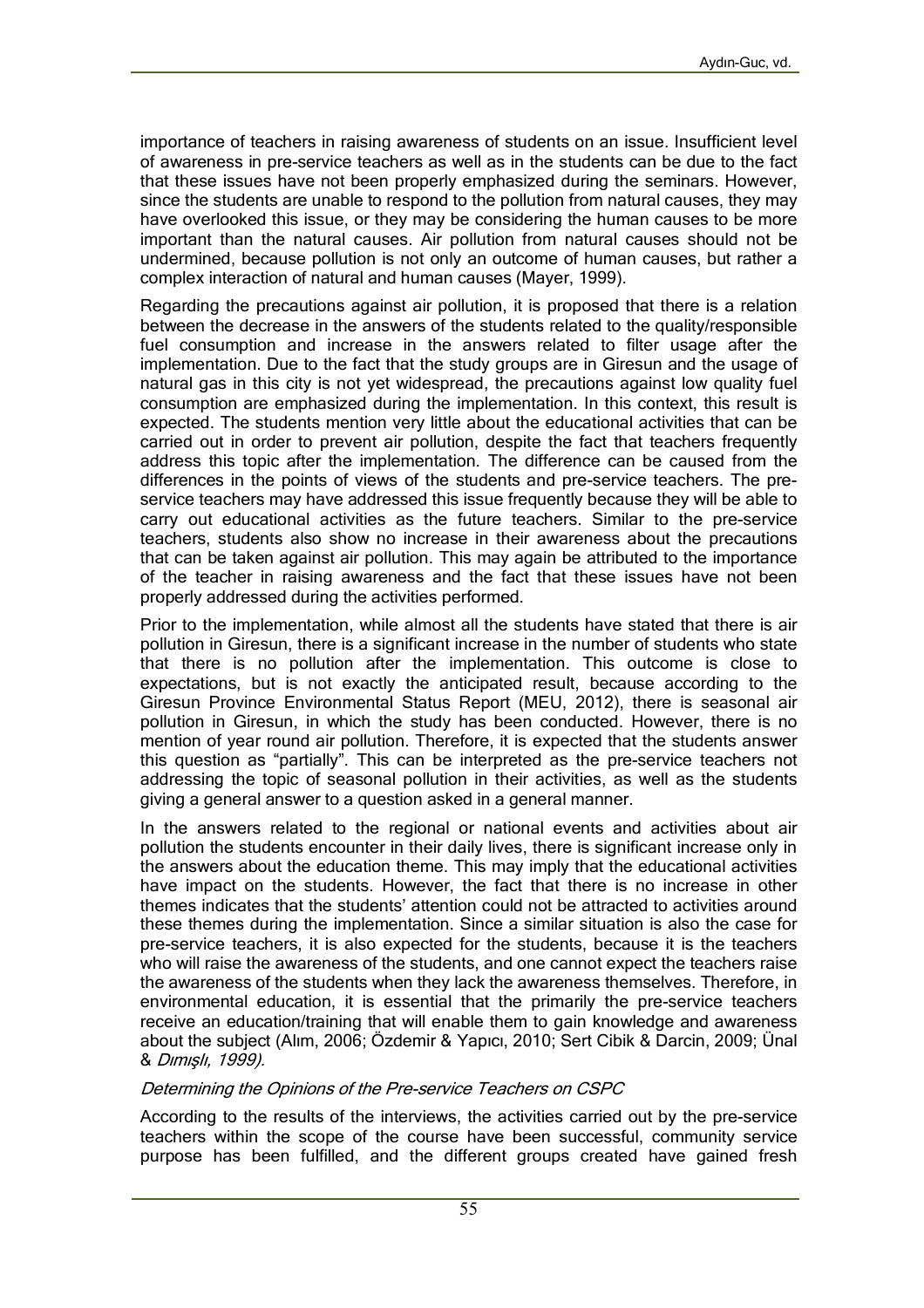knowledge. Regarding the implementation of CPSC, the pre-service teachers usually expressed positive opinions on matters such as encountering the students at an early stage of teacher education and learning how to teach interdisciplinary subjects.

Some of the pre-service teachers state that the conducted practices have partially reached their aims. As the reason, they mention that they have experienced difficulty in attracting the attention to the subject in the primary schools and the differences in the physical conditions of schools. The difficulties encountered in dealing with these issues may be caused by the fact that the pre-service teachers have not previously come across students in a teaching-learning environment. In fact, they refer to the experiences they encountered during the course of the study as positive towards their personal development in the teaching profession, including their experiences with the students.

Some of the pre-service teachers state that the community service aim of the course is partially achieved. There seems to be two main reasons for this. Firstly, the society is not entirely made up of primary school students. Secondly, care for the elderly, activities that can be done in the child protection centers or cleaning activities are also necessary for community service. This may be due to the fact that the activities within the scope of CSPC are usually conducted in most education departments with the aforementioned groups and subjects. The pre-service teachers who think that the community service is achieved express the importance of raising awareness at a young age.

Regarding the knowledge gained from other groups during the course, it can be seen that the pre-service teachers usually mention the groups which work on Mathematics and Turkish disciplines. This may be due to the fact that despite they encounter the subject of air pollution in their courses related to natural sciences and social sciences disciplines, the subject is not mentioned during their Turkish and Mathematics courses. Accordingly, some of the pre-service teachers state that they never thought or imagined that air pollution can be a subject in a mathematics course. However, NCTM (n.d.) stated that data on air pollution can be used in the mathematics education in some subjects, and recommended teachers to do so.

Regarding the implementation of CSPC, the pre-service teachers expressed positive opinions the most on gaining teaching experience and the least on consultant attitude. In addition, they expressed negative opinions the most on group work and the least on time. There are both negative and positive opinions from the pre-service teachers on group work, consultant attitude, interdisciplinary education and their feelings during the process. Regarding the group work, the fact that the pre-service teachers stating there is both balanced and unbalanced work load among the group members can be explained through in-group dynamics. Similarly, the fact that there are both positive and negative experiences with the consultants can also be explained through in-group dynamics as well as differences between consultants' attitudes.

### **Conclusion**

The conclusions drawn from this study, which aims to determine the impact of interdisciplinary activities carried out within the scope of CSPC on air pollution awareness, are as follows:

The awareness on air pollution of both the pre-service teachers and the students has increased. This increase is more for the pre-service teachers compared to the students: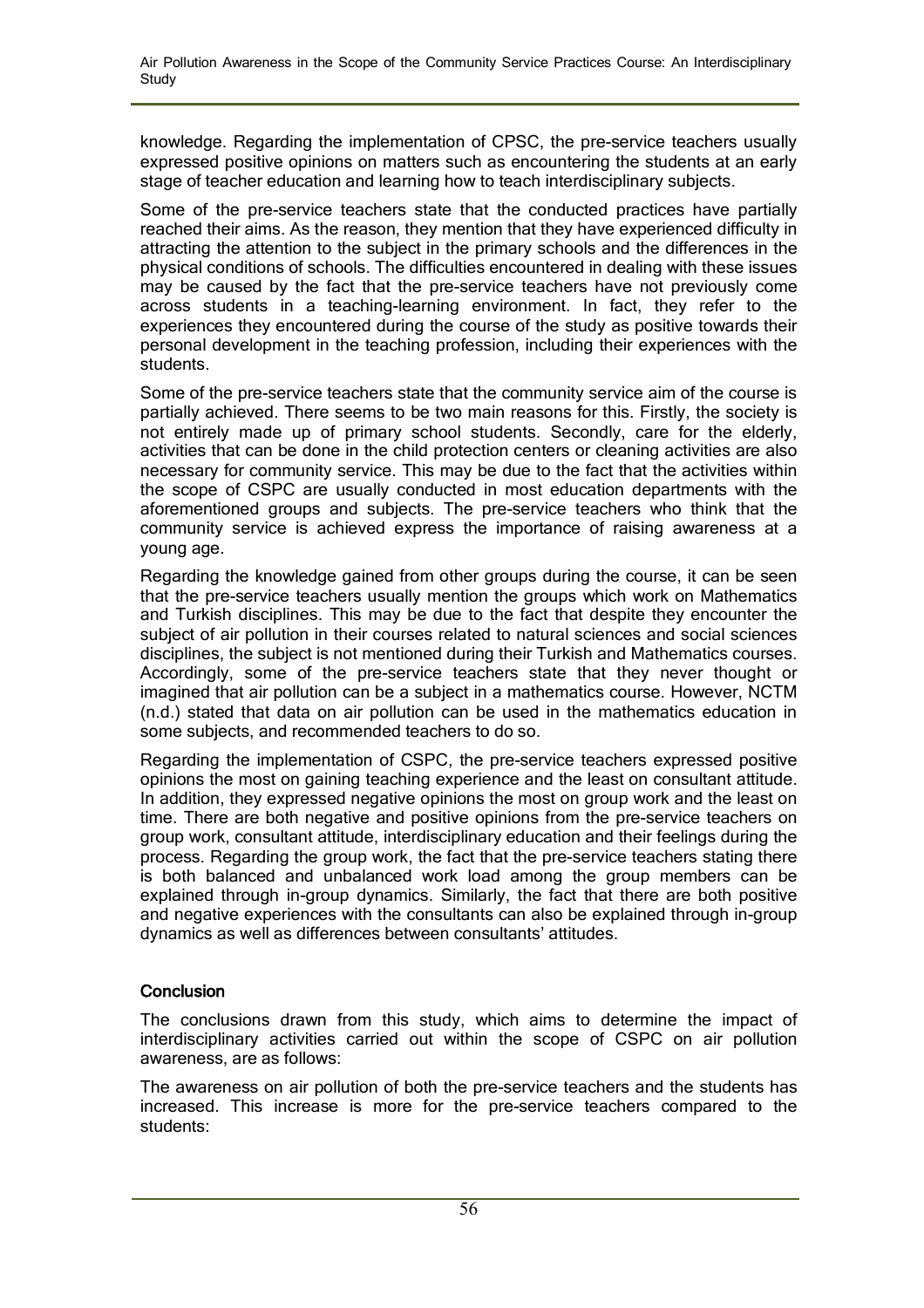- At the end of the implementation, both in KWL form and APAQ, it is observed that the pre-service teachers lean more towards the scientific definition of air pollution and provide detailed answers.
- In both groups, before the implementation, there is awareness on the human causes of air pollution, and they do not mention the natural causes. However, after the implementation, it is observed that there is an increase in awareness on natural causes although not as significant as on human causes.
- Both before and after the implementation, regarding the effects of air pollution, it is observed that both groups mention the human health problems more than other effects. After the implementation, it is observed that the pre-service teachers have gained awareness on the harm caused by the pollution to the plant life as well.
- It is determined that in both groups and both before and after the implementation, there is awareness most on exhaust emission, industry, heating and personal care as the human causes of pollution. In addition there is a development in awareness on unsuitable agricultural activities after the implementation.
- In pre-service teachers, the awareness of the harm caused by the air pollution on cultural environment has increased after the implementation; however, the expected increase in awareness of the students is not observed.
- Regarding the precautions against air pollution, it is observed that both before and after the implementation, both groups have most awareness on fuel usage. While the awareness of pre-service teachers on reducing the usage of chemical substances and using public transportation have increased, no significant change for the awareness of students on this issue is observed.
- Regarding the precautions, while for both groups, the awareness for the necessity of education is quite low before the implementation, there is an increase of awareness in this issue, especially of pre-service teachers.

The implementation is not sufficient to improve the awareness on some issues about air pollution:

- It is observed that the awareness of the pre-service teachers and students about the precautions against air pollution has not improved to an expected level.
- For both groups the awareness on the natural causes of air pollution has not improved to an expected level.
- For both groups the awareness on the existence of air pollution in Giresun has not improved to an expected level.

Pre-service teachers in general find the implementation to be successful:

- It is observed that prior to the implementation, the pre-service teachers have no knowledge on the possible awareness raising activities that can be done in order to prevent air pollution and the related government policies, but are eager to have more knowledge on these issues. At the end of the implementation, they state that they gained knowledge on these issues.
- The pre-service teachers think that the activities conducted within the scope of the course have been successful.
- The pre-service teachers think that the implementation achieves its aim in terms of community service.

The implementation also served causes other than its original purpose: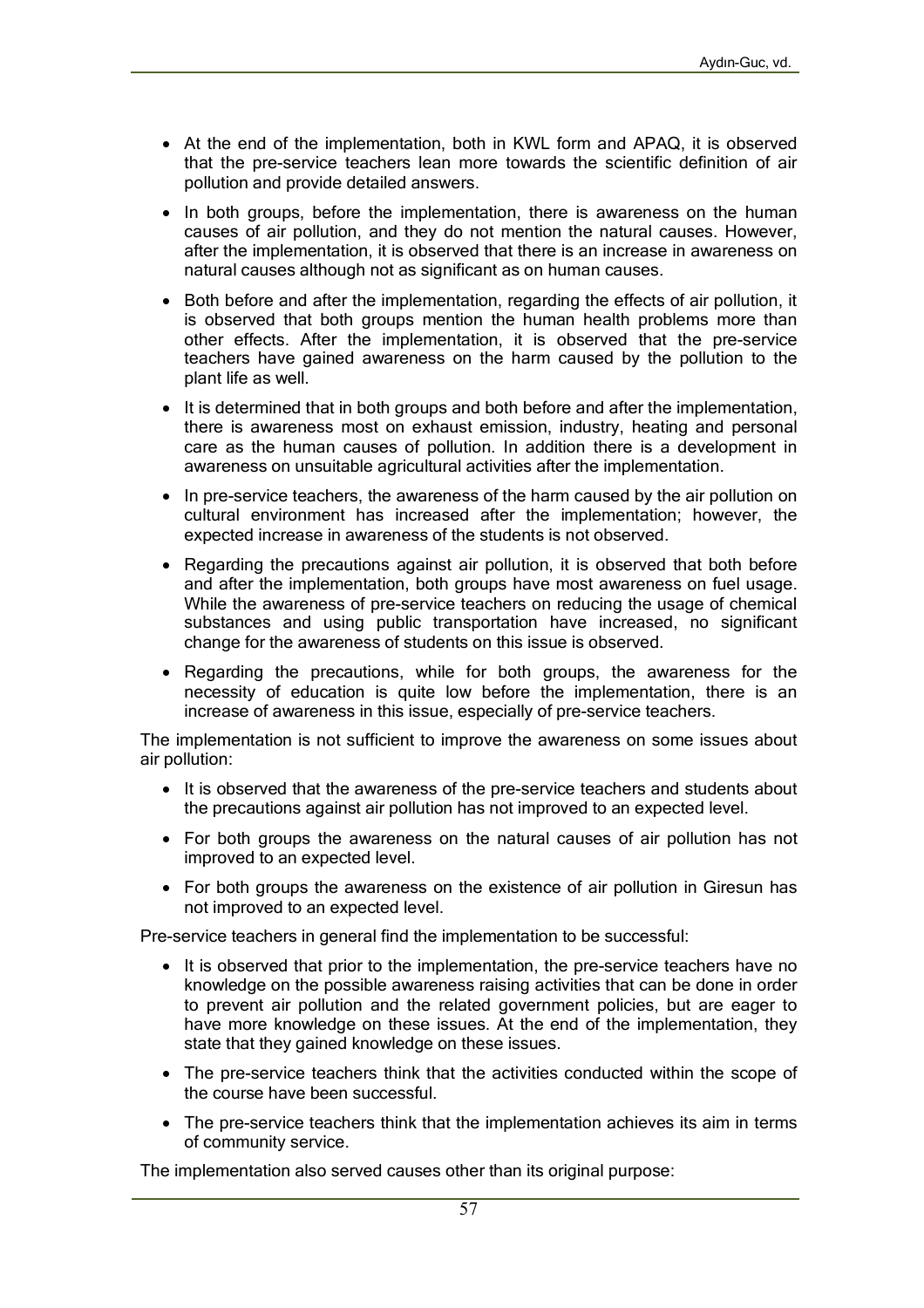- The implementation enabled the pre-service teachers to have the teaching experience in their early years of teacher training before starting their profession.
- The implementation has contributed to the pre-service teachers in learning how to teach interdisciplinary subjects.

#### Recommendations

In this interdisciplinary study, although the focus points are determined according to the needs analysis, the expected success in raising awareness in some subjects could not be achieved. If another study is conducted in the similar context, more emphasis can be given to how the air quality is determined and air pollution measuring stations in the city can be visited. Similar interdisciplinary learning environments can be designed by making use of the results of this study.

The pre-service teachers state that they had difficulty in attracting the attention of the students to the subject. Moreover, some of the pre-service teachers think that the varying physical conditions in which the seminars are conducted, namely the fact that they have worked at different schools throughout the project have negative impact in reaching the aims of the project. In order to overcome this advantage, the implementation can be designed such that one group conducts all the seminars in one school, in contrast to this study. Hence, each group can make use of course plans from other groups and interdisciplinary education can be conducted in a single school. It should however be noted that this kind of learning environment may pose different advantages and disadvantages, since it has not been tried out before.

Determining the impact of the study on the parents of the primary school students and other segments of the society is not in the content of this study. For similar studies in the future, it is recommendated that the researchers should also take this aspect into consideration in order to improve the extent of the impact of the study. It is proposed that similar kinds of projects on many different socio-scientific subjects that involve the community can be carried out within the context of CSPC.

### **Acknowledgments**

This study was supported by Scientific Research Projects of Giresun University (Project number: EĞTBAP-A-250414-33, 2014).

. . .

#### References

- Aksoy, B., Çetin, T., and Sönmez, Ö. F. (2009). Community Service Practices. Ankara: Pegem Akademi Yayıncılık.
- Alım, M. (2006). Environment and environmental education in primary school in Turkey within the process of the membership of European Union. Kastamonu Education Journal, 14(2), 599-616.
- Alp, E., Ertepinar, H., Tekkaya, C., and Yilmaz, A. (2008). A survey on Turkish elementary school students' environmental friendly behaviours and associated variables. Environmental Education Research, 14(2), 129-143.
- Arcagök, S. and Şahin, Ç. (2013). Teacher trainers and pre service teachers views of service learning course. Ondokuz Mayıs University Journal of Faculty of Education, 32(2), 21-54.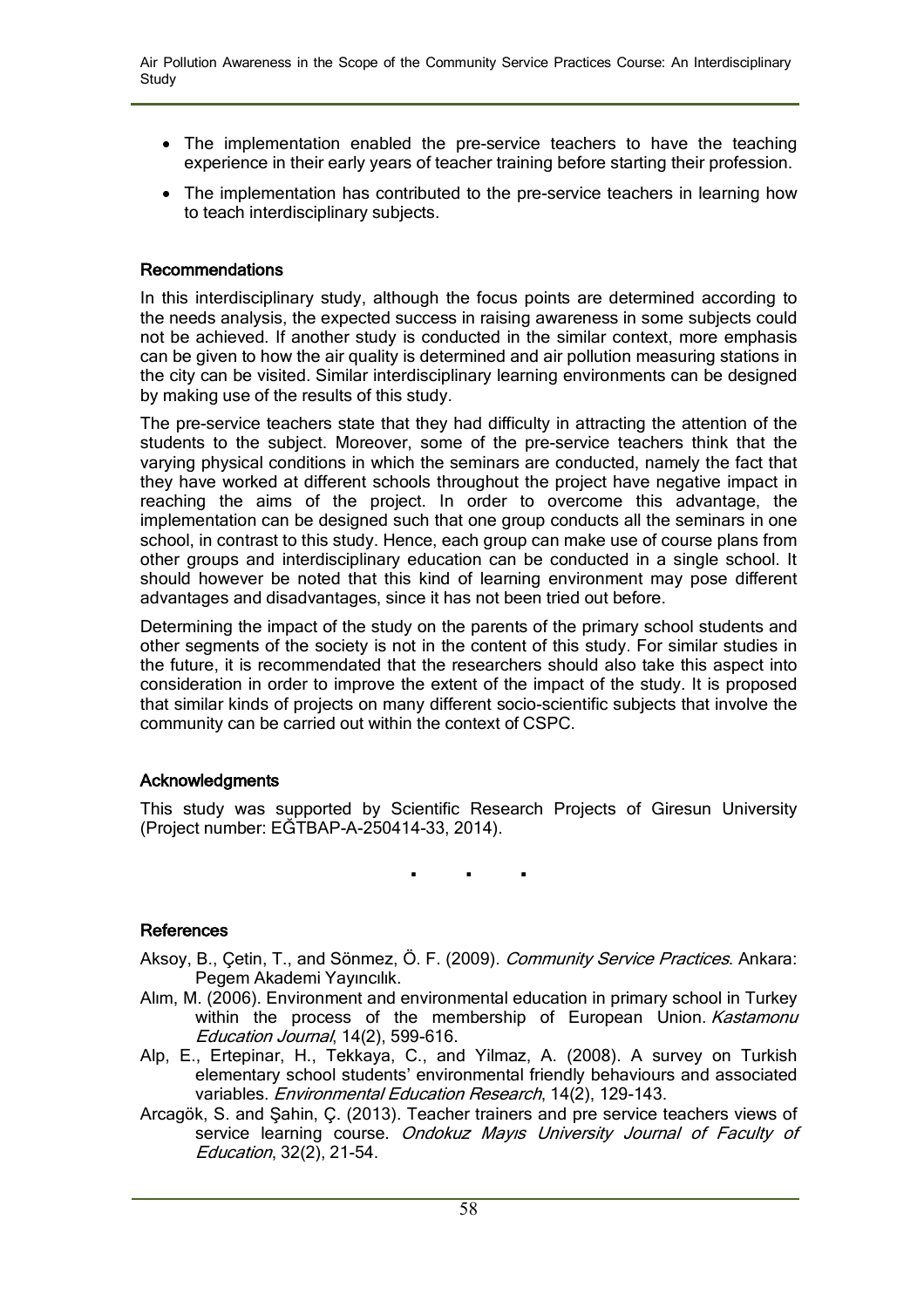- Aydın Güç, F., Aygün, M., Ceylan, D., Çavuş Güngüren, S., Durukan, Ü. G., Hacıoğlu, Y. & Yekler, A. (2017). The project of air pollution awareness: Interdisciplinary community service practices. Cukurova University Journal of Faculty of Education, 46(1), 2017, 85-133.
- Beaumont, R., Hamilton, R. S., Machin, N., Perks, J. and Williams, I. D. (1999). Social awareness of air quality information. *Science of the Total Environment*, 235(1), 319-329.
- Beldağ, A., Yaylacı, A.F., Gök E. and İpek, C. (2015). Evaluation of community service practices course in terms of university-society cooperation. Journal of Kirsehir Education Faculty, 16(2), 161-178.
- Best, R. K. and Collins, J. I. (1982). Legal Issues in Pollution-Engendered Torts. Cato Journal, 2(1), 101-136.
- Bickerstaff, K. and Walker, G. (2001). Public understandings of air pollution: The 'localisation' of environmental risk. Global Environmental Change, 11(2), 133-145.
- Bickerstaff, K. and Walker, G. (2003). The place(s) of matter: Matter out of place–public understandings of air pollution. Progress in Human Geography, 27(1), 45-67.
- Bonnett, M. and Williams, J. (1998). Environmental education and primary children's attitudes towards nature and the environment. Cambridge Journal of Education, 28(2), 159-174.
- Budak, B. (2008). The status of environmental education in primary school and application studies. Unpublished master thesis, Ege University, İzmir.
- CHE [Council of Higher Education], (2006). Explanation of new programs to be implemented in education faculties. Cited from: http://www.yok.gov.tr/documents/10279/49665/aciklama\_programlar/aa7bd091 -9328-4df7-aafa-2b99edb6872f
- Çetin, T. and Sönmez, Ö. F. (2009). The evaluation of the opinions of social sciences teacher candidates about the practices in social services lesson in terms of aims and contents. Journal of Gazi Educational Faculty, 29(3), 851-875.
- Darçın, E. S. and Çıbık, A. S. (2009). Examining elementary second grade students' knowledge levels about air pollution according to their socioeconomic situations. The Journal of SAU Education Faculty, (17), 183-204.
- Değirmenci, M. (2012). A study of elementary students' attitudes towards environment according to different variables (Example of the province of Kayseri). Journal of European Education, 2(2), 47-53.
- Demirbaş, M. and Pektaş, H. M. (2009). Elementary students' levels of realization of basic concepts related with environment problem. Necatibey Faculty of Education Electronic Journal of Science and Mathematics Education, 3(2), 195- 211.
- Devinny, J.S., Deshusses, M.A. and Webster, T.S. (1998). Biofiltration for Air Pollution Control. Newyork: Lewis Publishers.
- Ekşi, Z. and Cinoğlu, M. (2012). An evaluation of the community service applications course. Celal Bayar University Journal of Social Sciences, 10(2), 3-22.
- Flagan, R. C. and Seinfeld, J. H. (2013). Fundamentals of Air Pollution Engineering. New Jersey. Courier Corporation.
- Gökçe, N. (2011). Social studies teacher candidates' opinions about the practice of community service. Journal of Human Sciences, 8(2), 176-194.
- Gökçe, N. (2012). Community service practices in social sciences teaching. M. Safran, (Ed.). Social Sciences Teaching içinde (p. 586-606). Ankara: Pegem Akademi.
- Güney, E. (2004). Geography of Environmental Issues. Ankara: Gündüz Eğitim ve Yayıncılık.
- Güven, E. (2012). Investigation of the effects of environmental education based on interdisciplinary approach on environmental attitudes and behaviors of 4th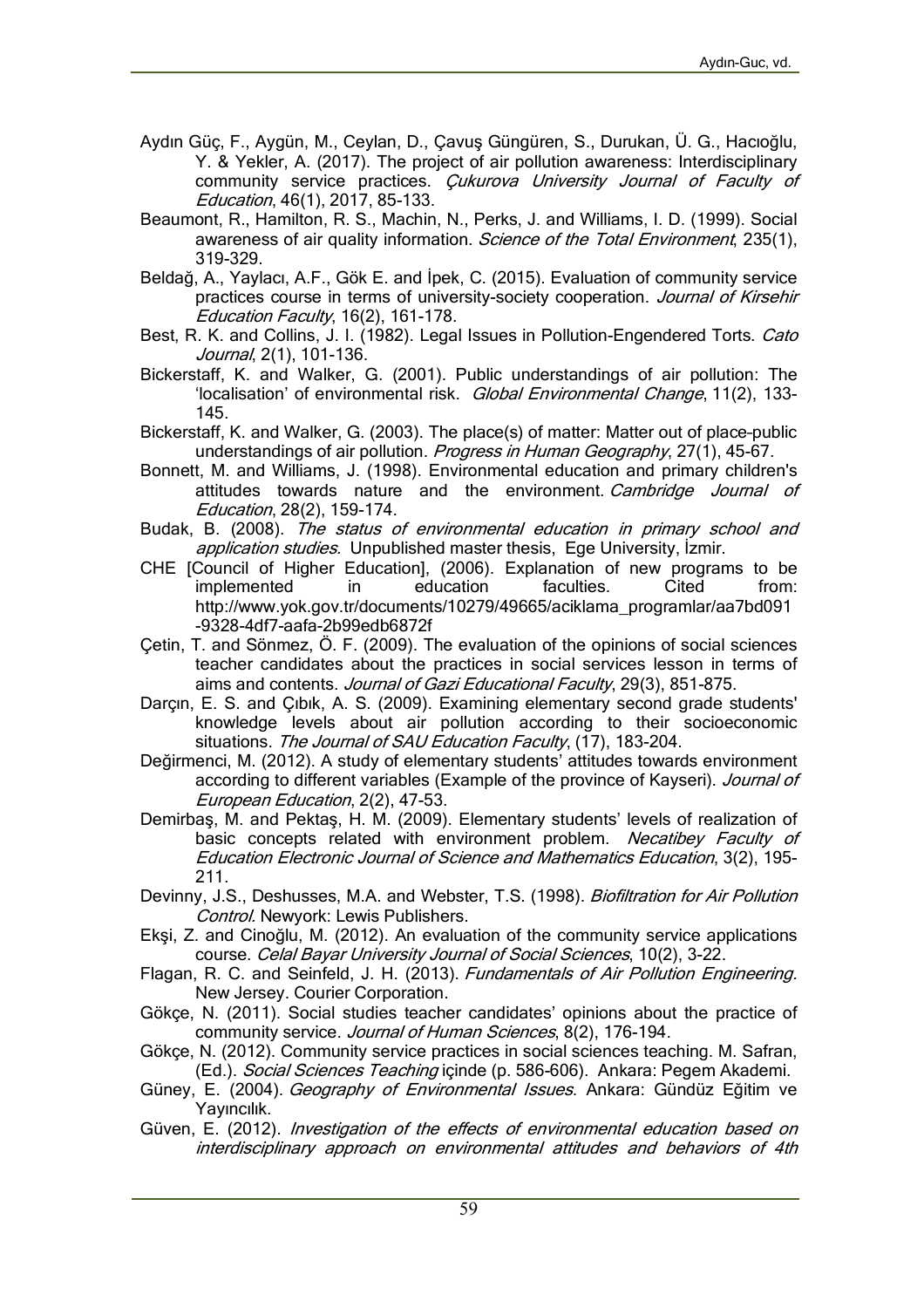grade primary school students. Unpublished master thesis, Erciyes University, Kayseri.

- Güven, E. and Aydoğdu, M. (2012). Development of an awareness scale and determination of teacher candidates' awareness levels regarding environmental problems. Journal of Teacher Education and Educators, 1(2), 185-202.
- Hamalosmanoğlu, M. and Güven, E. (2014). The effect of environmental education based on interdisciplinary approach to students' environmental attitudes and behaviours. Journal of Turkish Science Education, 11(4), 47-62.
- Hyslop, N.P. (2009). Impaired visibility: The air pollution people see. Atmospheric Environment, 43(1), 182-195.
- Karatas, A. and Aslan, G. (2012). The role of environmental education in gaining environmental awareness for elementary school students: the sample of ecology based summer camp project. Zeitschrift für die Welt der Türken/Journal of World of Turks, 4(2), 259-276.
- Karatekin, K., Kuş, Z. and Merey, Z. (2014). Social studies pre-service teachers' social participation in solutions to environmental problems. Elementary Education Online, 13(2), 345-361.
- Kesten, A. (2012). The evaluation of community service-learning course in terms of prospective teachers' and instructors' opinions. Educational Sciences: Theory & Practice, 12(3), 2125-2148.
- Mayer, H. (1999). Air pollution in cities. Atmospheric Environment, 33(24), 4029-4037.
- Ministry of Environment and Urbanization, (2012). Giresun Province Environmental Status **Report,** Cited **From:** Cited **from:** http://www.csb.gov.tr/turkce/dosya/ced/icdr2011/giresun\_icdr2011.pdf
- MNE [Ministry of National Education] (2009c). Elementary School Mathematics Curriculum (1-5th grades). Ankara, Turkey.
- MNE [Ministry of National Education] (2013). Elemantary School (Primary and Secondary) Science Curriculum (3-4-5-6-7-8th grades). Ankara, Turkey.
- MNE [Ministry of National Education], (2009a). Elemantary School Social Sciences Curriculum (4-5th grades). Ankara, Turkey.
- MNE [Ministry of National Education], (2009b). Primary School Turkish Curriculum (1- 2-3-4-5th grades). Ankara, Turkey.
- NCTM [National Council of Teachers of Mathematics] n.d. Mathematics and Environmental Concerns. Cited from: https://illuminations.nctm.org/unit.aspx?id=6517
- Oanh, N. K., Upadhyay, N., Zhuang, Y. H., Hao, Z. P., Murthy, D. V. S., Lestari, P., Villarin, J.T., Chengchua, K., Co, H.X., Dung, N.T. and Lindgren, E. S. (2006). Particulate air pollution in six Asian cities: Spatial and temporal distributions, and associated sources. Atmospheric Environment, 40(18), 3367-3380.
- Ostro, B. (2004). Outdoor Air Pollution: Assessing the Environmental Burden of Disease at National and Local Levels. Geneva, Switzerland: World Health Organization; WHO Environmental Burden of Disease Series, No. 5.
- Önal, H. and Güngördü, E. (2008). Active Learning Application of Geography Teaching (A Simple of Air Pollution). Balikesir University The Journal of Social Sciences Enstitute, 11(19), 60-74.
- Özdemir, A. and Yapıcı, E. (2010). Teacher candidates' levels of awareness and interest in environmental problems. Journal of Anatolian Natural Sciences, 1(1), 48-56.
- Özdemir, O., Yıldız, A., Ocaktan, E. and Sarışen, Ö. (2004). Awareness and sensibility levels of medical students. Journal of Ankara University Faculty of Medicine, 57(3), 117-127.
- Özdemir, S. M. and Tokcan, H. (2010). Evaluation of community service course according to pre-service teachers' views. Selcuk University Journal of Ahmet Keleşoğlu Education Faculty, 30, 41-61.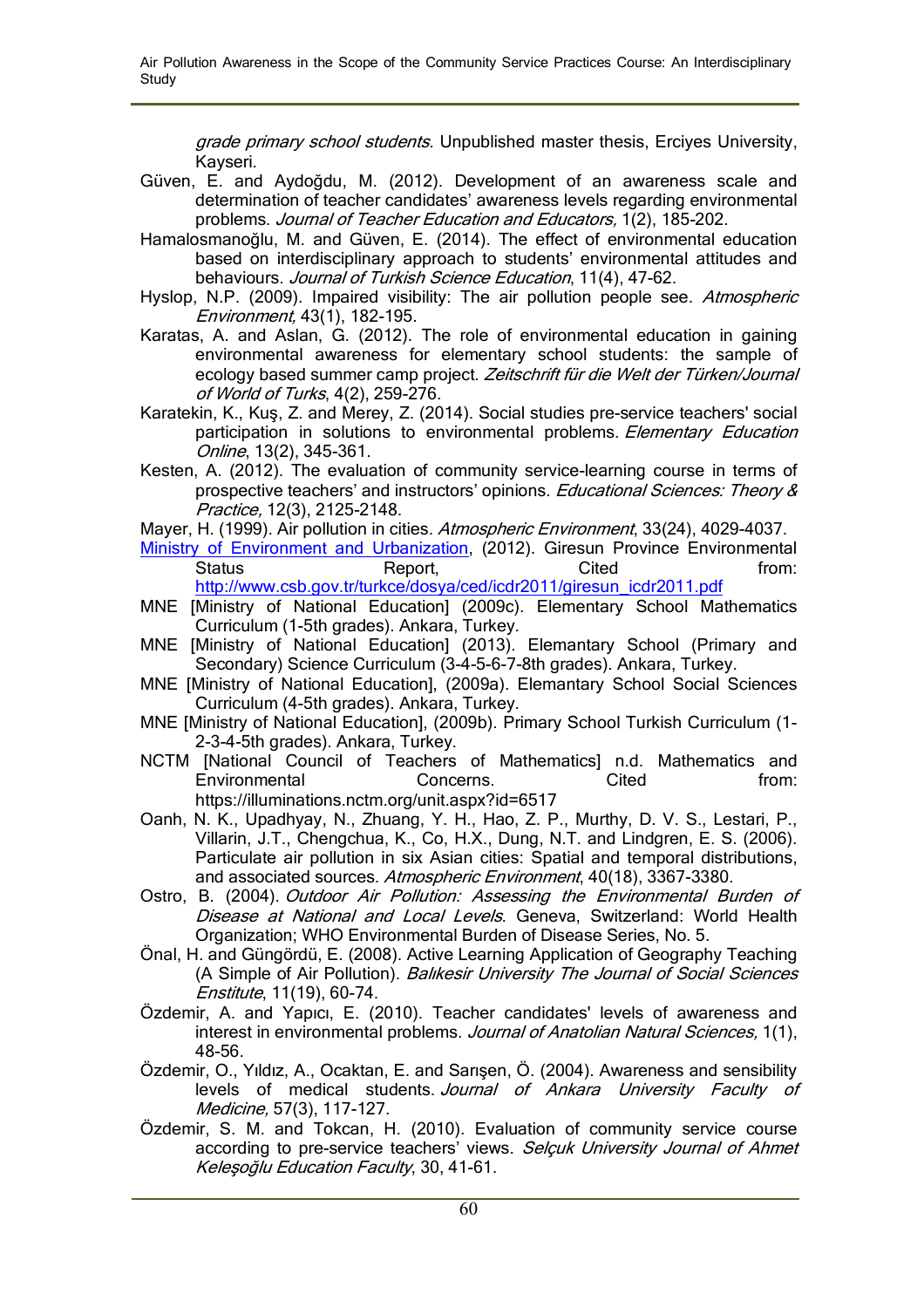Özey, R. (2009). *Environmental Issues*. İstanbul: Aktif Yayınevi.

- Paulos, E., Honicky, R. J. and Goodman, E. (2007). Sensing atmosphere. ACM Conference on Embedded Networked Sensor Systems (SenSys 2007) 6–9 November 2007 in (p. 203-206), Sydney.
- Ridker, R. G. and Henning, J. A. (1967). The determinants of residential property values with special reference to air pollution. The Review of Economics and Statistics, 49(2), 246-257.
- Rothbard, M. N. (1982). Law, property rights, and air pollution. Cato Journal, 2, 55. Cited **from:** http://heinonline.org/HOL/LandingPage?handle=hein.journals/catoj2&div=8&id= &page=
- Sastry, N. (2002). Forest fires, air pollution, and mortality in Southeast Asia. Demography, 39(1), 1-23.
- Seçgin, F., Yalvaç, G. and Çetin, T. (2010). Perception of the 8th grade primary school students about the environmental problems through concept cartoons. In International Conference on New Trends in Education and Their Implications 11-13 November 2010 (p.391-398). Antalya.
- Selden, T. M. and Song, D. (1994). Environmental quality and development: Is there a Kuznets curve for air pollution emissions? Journal of Environmental Economics and Management, 27(2), 147-162.
- Semenza, J. C., Wilson, D. J., Parra, J., Bontempo, B. D., Hart, M., Sailor, D. J. and George, L. A. (2008). Public perception and behavior change in relationship to hot weather and air pollution. Environmental Research, 107(3), 401-411.
- Sert-Çıbık, A. and Darçın, E. S. (2009). Pre-service science teachers'knowledge level about some basic air pollutants. Journal of Baltic Science Education, 8(1), 22-34.
- Sönmez, Ö.F. (2010). The evaluation of the ideas in the aspect of acaustion of social studies preservice teachers on the lecture of practice of the service to the public. The Black Sea Journal of Social Sciences, 2(2), 53-72.
- Sahin, K. (2004). People's views to air pollution in Samsun. Ekoloji, 13(51), 7-12.
- Şimşekli, Y. (2004). Sensitivity of elemantary schools to the environmental education activities for increasing environmental knowledge. Journal of Uludag University Faculty of Education, 17(1), 83-92.
- Talas, M. and Karataş, A. (2012). The importance of community service practices course in improving environmental awareness: The example of Nigde University faculty of education. Zeitschrift für die Welt der Türken/Journal of World of Turks, 4(1), 107-124.
- Tezbaşaran, A. (2009). Guidance on the community service practices in education faculties (Version 5). Mersin: Mersin University. Cited from: http://toplumahizmet.mersin.edu.tr/doc/thuy.pdf
- Thornber, J., Stanisstreet, M. and Boyes, E. (1999). School students' ideas about air pollution: Hindrance or help for learning? Journal of Science Education and Technology, 8(1), 67-73.
- Uğurlu, Ö. and Demirer, Y. (2008). National and international cases on the interdisciplinary environmental education: Scientific activity, political decisionmaking process and teaching-learning. Education Science Society, 6(23), 94-111.
- Uğurlu, Z. and Kıral, E. (2012). The process of teacher candidates service-learning and the views relating with the attainments. Karabük University Journal of the Instutute of Social Sciences, 2(1), 59-93.
- Uluçınar-Sağır, U., Aslan, O. and Cansaran, A. (2008). The examination of elementary school students' environmental knowledge and environmental attitudes with respect to the different variables. Elementary Education Online, 7(2), 496-511.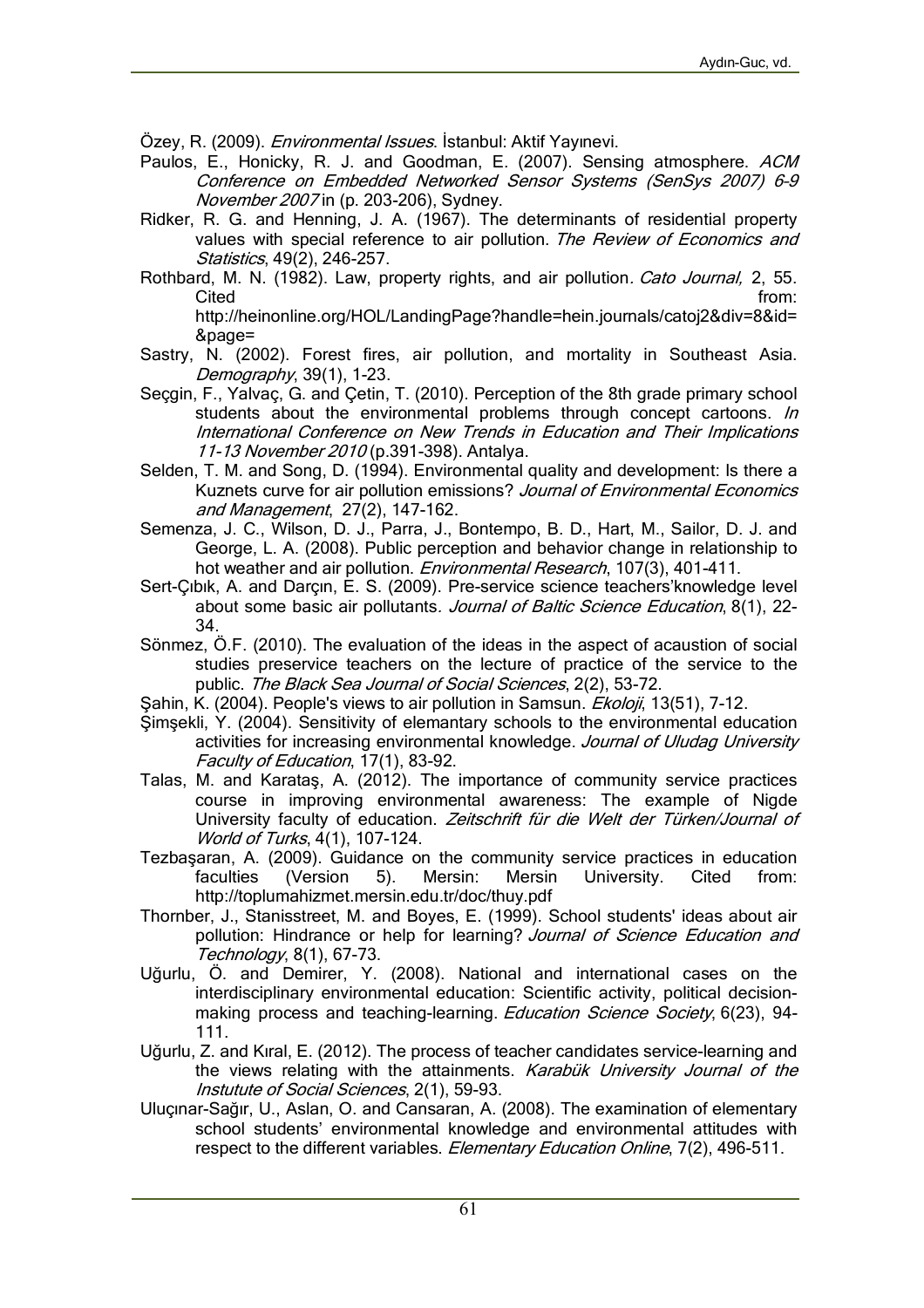- URL-1 World Health Organisation, 7 million premature deaths annually linked to air pollution. Cited from: http://www.who.int/mediacentre/news/releases/2014/airpollution/en/
- URL-2 Turkish Ministry of Health, Smokeless Zone. Cited from: http://www.havanikoru.org.tr/
- URL-3 Turkish Ministry of Health, General Directorate of Health Promotion. Cited from: http://saglik.gov.tr/SGGM/belge/1-15738/kampanyahakkinda.html?vurgu=dumans%C4%B1z+hava+sahas%C4%B1
- Ünal, S. and Dımışlı, E. (1999). Development of environmental education under the auspices of UNESCO-UNEP and environmental education of secondary education in Turkey. Hacettepe University Journal of Education, 17, 142-154.
- Vaizoğlu, S., Altıntaş, H., Temel, F., Ahrabi, A. F., Aydoğan, D., Bostancı, S., Duran, A., Koçkesen, D., Turan, N. and Güler, Ç. (2005). Evaluation of the environmental consciousness of the students in a medical faculty in Ankara. TAF Preventive Medicine Bulletin, 4(4), 151-171.
- Yeung, S. P., Boyes, E. and Stanisstreet, M., (2004). Air pollution: The knowledge and attitudes of secondary school students in Hong Kong. International Research in Geographical & Environmental Education, 13(1), 21-37.